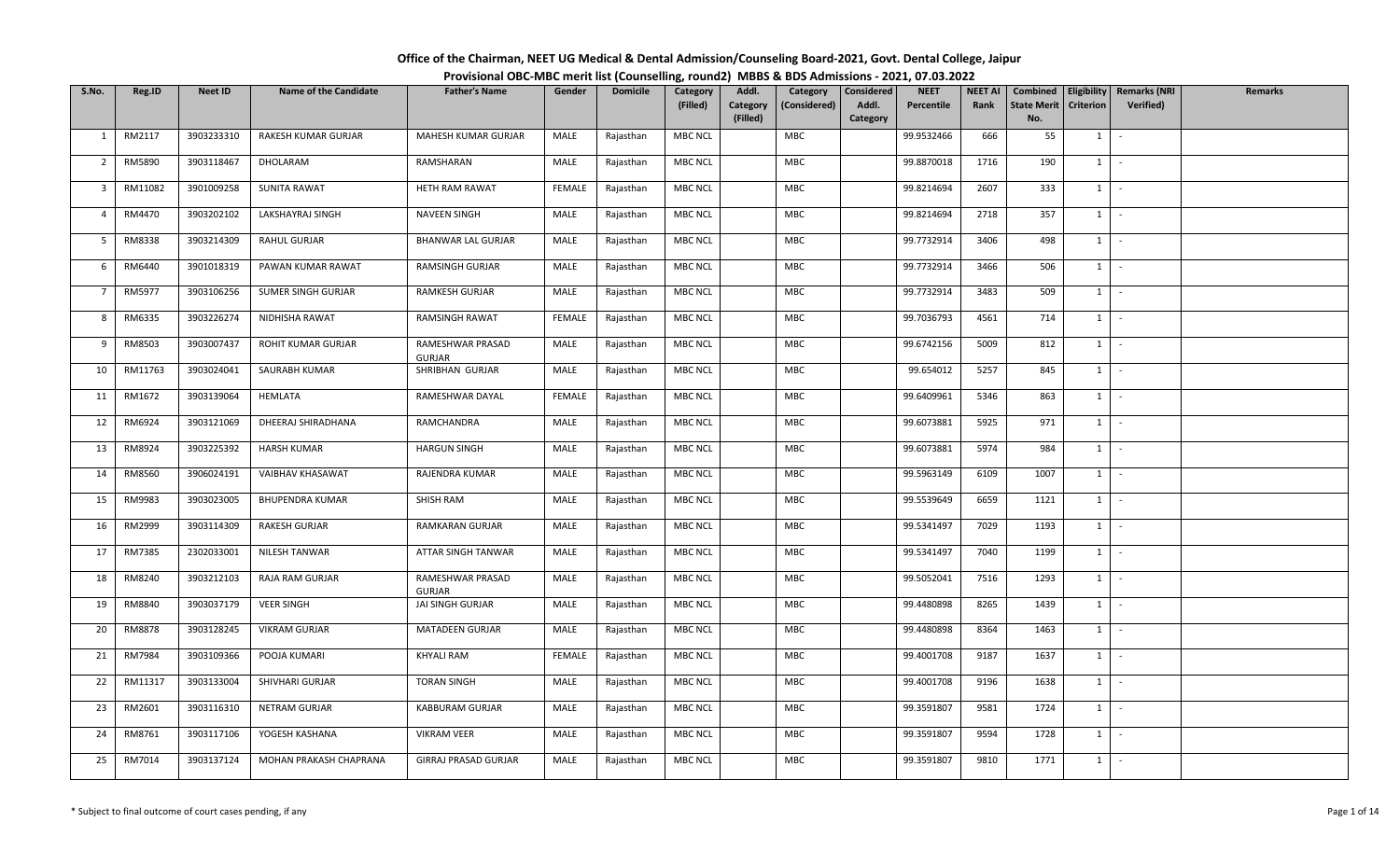| Office of the Chairman, NEET UG Medical & Dental Admission/Counseling Board-2021, Govt. Dental College, Jaipur |  |
|----------------------------------------------------------------------------------------------------------------|--|
| Provisional OBC-MBC merit list (Counselling, round2) MBBS & BDS Admissions - 2021, 07.03.2022                  |  |

| S.No. | Reg.ID  | Neet ID    | <b>Name of the Candidate</b> | <b>Father's Name</b>      | Gender        | <b>Domicile</b> | Category<br>(Filled) | Addl.<br>Category<br>(Filled) | Category<br>(Considered) | Considered<br>Addl.<br>Category | <b>NEET</b><br>Percentile | <b>NEET AI</b><br>Rank | Combined<br><b>State Merit</b><br>No. | Criterion      | Eligibility   Remarks (NRI<br>Verified) | Remarks |
|-------|---------|------------|------------------------------|---------------------------|---------------|-----------------|----------------------|-------------------------------|--------------------------|---------------------------------|---------------------------|------------------------|---------------------------------------|----------------|-----------------------------------------|---------|
| 26    | RM3845  | 3903117232 | <b>VIKAS GURJAR</b>          | SADHURAM GURJAR           | MALE          | Rajasthan       | MBC NCL              |                               | <b>MBC</b>               |                                 | 99.3591807                | 9825                   | 1776                                  | $1 \mid$       | $\sim$                                  |         |
| 27    | RM8150  | 2302032051 | <b>NEHA BHIDURI</b>          | <b>VIKRAM SINGH</b>       | <b>FEMALE</b> | Rajasthan       | <b>MBC NCL</b>       |                               | MBC                      |                                 | 99.2807619                | 11052                  | 1965                                  | $1 \quad$      | $\sim$                                  |         |
| 28    | RM9570  | 3903015172 | <b>VIKAS KUMAR GURJAR</b>    | PRABHU DAYAL GURJAR       | MALE          | Rajasthan       | MBC NCL              |                               | MBC                      |                                 | 99.240225                 | 11673                  | 2059                                  | $1 \vert$      | $\sim$                                  |         |
| 29    | RM4031  | 3903205627 | <b>VEENA DORATA</b>          | <b>MAHIPAL DORATA</b>     | FEMALE        | Rajasthan       | <b>MBC NCL</b>       |                               | MBC                      |                                 | 99.1724261                | 12692                  | 2268                                  | 1              | $\sim$                                  |         |
| 30    | RM12111 | 3901018086 | <b>UDAY KUMAR</b>            | <b>HARDAN GURJAR</b>      | MALE          | Rajasthan       | MBC NCL              |                               | MBC                      |                                 | 99.1724261                | 12778                  | 2286                                  | 1              | $\sim$                                  |         |
| 31    | RM3847  | 3903120253 | SUNISHA GURJAR               | SURJAN GURJAR             | FEMALE        | Rajasthan       | <b>MBC NCL</b>       |                               | MBC                      |                                 | 99.1478191                | 12884                  | 2303                                  | $1 \vert$      | $\sim$                                  |         |
| 32    | RM2612  | 3903211188 | <b>ROHIT GURJAR</b>          | MADAN LAL GURJAR          | MALE          | Rajasthan       | <b>MBC NCL</b>       |                               | MBC                      |                                 | 99.1478191                | 13058                  | 2337                                  | 1              | $\sim$                                  |         |
| 33    | RM1133  | 3902008219 | JAIDEEP SINGH                | NARENDER KUMAR            | MALE          | Rajasthan       | MBC NCL              |                               | <b>MBC</b>               |                                 | 99.1262555                | 13477                  | 2414                                  | 1              | $\sim$                                  |         |
| 34    | RM10769 | 3903227090 | RAKESH KASANA                | <b>GOPAL SINGH GURJAR</b> | MALE          | Rajasthan       | MBC NCL              |                               | MBC                      |                                 | 99.1026846                | 13700                  | 2457                                  | $1 \quad$      | $\sim$                                  |         |
| 35    | RM8217  | 3905107044 | <b>VIKRAM DEWASI</b>         | DEVARAM DEWASI            | MALE          | Rajasthan       | MBC NCL              |                               | MBC                      |                                 | 99.0787898                | 14127                  | 2526                                  | 1              | $\sim$                                  |         |
| 36    | RM6292  | 3903112133 | KIRAN GURJAR                 | NIHAL SINGH GURJAR        | <b>FEMALE</b> | Rajasthan       | MBC NCL              |                               | MBC                      |                                 | 99.0526934                | 14470                  | 2578                                  | $1 \quad$      | $\sim$                                  |         |
| 37    | RM4787  | 3903127210 | <b>VISHNU GURJAR</b>         | <b>RAM PRASAD</b>         | MALE          | Rajasthan       | <b>MBC NCL</b>       |                               | <b>MBC</b>               |                                 | 99.0242658                | 14726                  | 2622                                  | 1              | $\sim$                                  |         |
| 38    | RM4928  | 3903211145 | PRAMOD KUMAR GURJAR          | RADHESHYAM GURJAR         | MALE          | Rajasthan       | MBC NCL              |                               | MBC                      |                                 | 99.0242658                | 14923                  | 2652                                  | $1$ $\cdot$    |                                         |         |
| 39    | RM12467 | 2302031288 | <b>VINOD KUMAR</b>           | SHYAM VIR SINGH           | MALE          | Rajasthan       | MBC NCL              |                               | <b>MBC</b>               |                                 | 99.0242658                | 14925                  | 2653                                  | $1 \quad$      | $\sim$                                  |         |
| 40    | RM8552  | 3905006065 | SACHIN CHHAWARI              | OMVEER SINGH CHHAWARI     | MALE          | Rajasthan       | MBC NCL              |                               | <b>MBC</b>               |                                 | 99.002767                 | 15381                  | 2739                                  | $1 \quad$      | $\sim$                                  |         |
| 41    | RM8022  | 2302030142 | <b>SACHIN KUMAR</b>          | SURESH SINGH              | MALE          | Rajasthan       | MBC NCL              | WDP,<br>EXS6                  | MBC                      |                                 | 98.9534881                | 15811                  | 2818                                  | $1 \mid$       | $\sim$                                  |         |
| 42    | RM5090  | 3903015473 | <b>RAVI GURJAR</b>           | <b>CHUNNI LAL</b>         | MALE          | Rajasthan       | MBC NCL              |                               | MBC                      |                                 | 98.9534881                | 15917                  | 2838                                  | $1 \quad$      | $\sim$                                  |         |
| 43    | RM10297 | 3903215296 | RAKESH KUMAR GURJAR          | RAJA RAM GURJAR           | MALE          | Rajasthan       | <b>MBC NCL</b>       |                               | MBC                      |                                 | 98.9534881                | 16085                  | 2861                                  | $1 \quad$      | $\sim$                                  |         |
| 44    | RM8672  | 3903130163 | NIKITA RAWAT                 | RAJENDRA KUMAR RAWAT      | FEMALE        | Rajasthan       | <b>MBC NCL</b>       |                               | MBC                      |                                 | 98.9270679                | 16406                  | 2917                                  | $1 \quad$      | $\sim$                                  |         |
| 45    | RM6324  | 3903115470 | <b>NISHANT</b>               | <b>SUNDA RAM</b>          | MALE          | Rajasthan       | MBC NCL              |                               | <b>MBC</b>               |                                 | 98.9270679                | 16480                  | 2930                                  | 1              | $\sim$                                  |         |
| 46    | RM6865  | 3903113456 | ABHIMANYU POSWAL             | <b>BANARAM POSWAL</b>     | MALE          | Rajasthan       | MBC NCL              |                               | MBC                      |                                 | 98.9270679                | 16490                  | 2932                                  | 1              | $\sim$                                  |         |
| 47    | RM7180  | 3903004008 | SARITA                       | <b>OM PRAKASH</b>         | FEMALE        | Rajasthan       | <b>MBC NCL</b>       |                               | <b>MBC</b>               |                                 | 98.8979928                | 16948                  | 3008                                  | 2 <sup>1</sup> | $\sim$                                  |         |
| 48    | RM2896  | 3903118033 | SURENDRA GURJAR              | TEJA RAM GURJAR           | MALE          | Rajasthan       | MBC NCL              |                               | MBC                      |                                 | 98.8230708                | 17905                  | 3175                                  | $1 \quad$      | $\sim$                                  |         |
| 49    | RM2163  | 3903214136 | NEHA GURJAR                  | SANTOSH KUMAR GURJAR      | FEMALE        | Rajasthan       | <b>MBC NCL</b>       |                               | MBC                      |                                 | 98.8230708                | 17950                  | 3181                                  | $1 \quad$      | $\sim$                                  |         |
| 50    | RM6385  | 3903220338 | POOJA GURJAR                 | MAHENDRA GURJAR           | <b>FEMALE</b> | Rajasthan       | <b>MBC NCL</b>       |                               | <b>MBC</b>               |                                 | 98.8230708                | 17979                  | 3188                                  | $1 \quad$      | $\sim$                                  |         |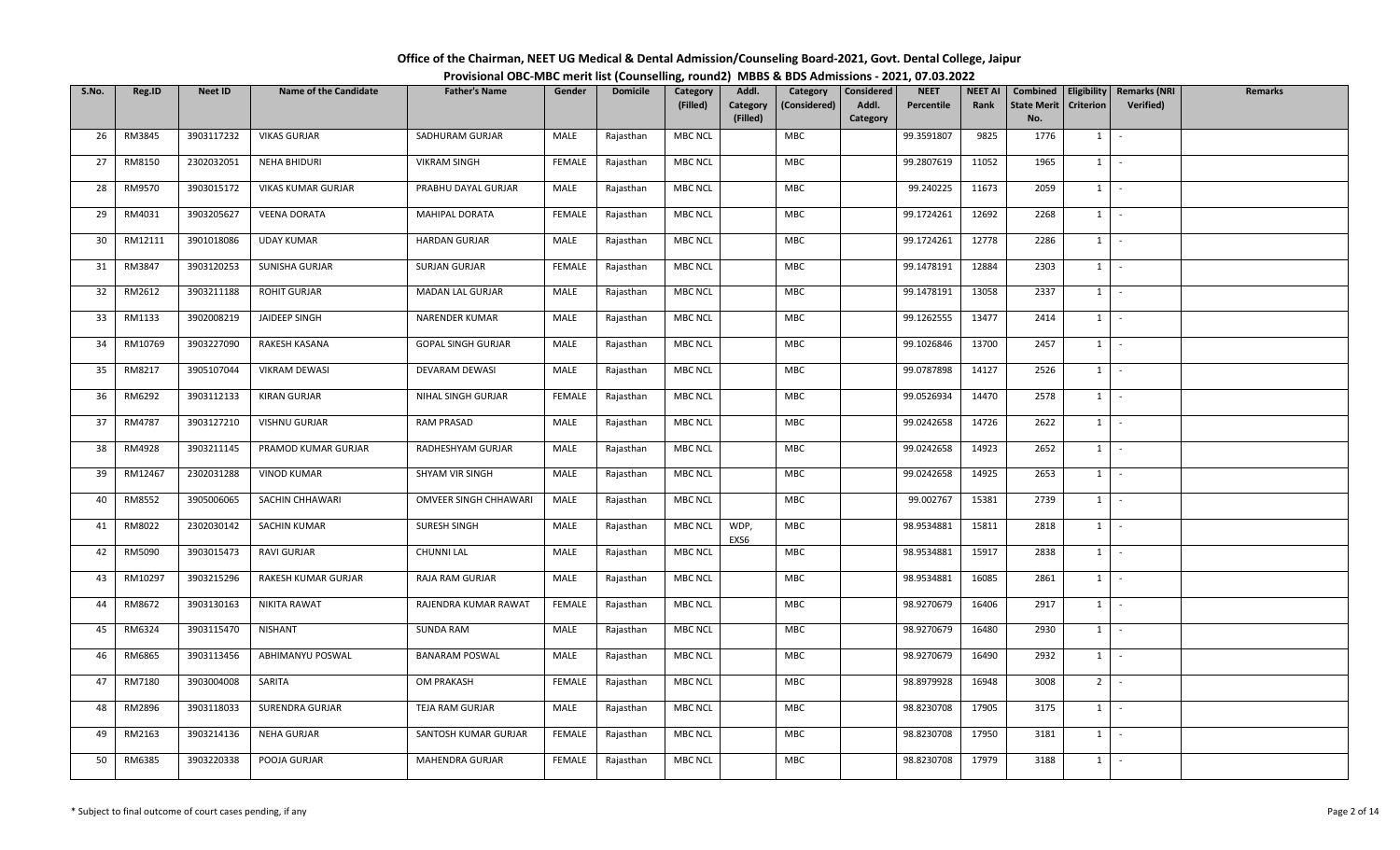| Office of the Chairman, NEET UG Medical & Dental Admission/Counseling Board-2021, Govt. Dental College, Jaipur |  |
|----------------------------------------------------------------------------------------------------------------|--|
| Provisional OBC-MBC merit list (Counselling, round2) MBBS & BDS Admissions - 2021, 07.03.2022                  |  |

| S.No. | Reg.ID        | <b>Neet ID</b> | <b>Name of the Candidate</b> | <b>Father's Name</b>    | Gender        | <b>Domicile</b> | Category       | Addl.                | Category     | Considered        | <b>NEET</b> | <b>NEET AI</b> | Combined                  | Eligibility    | <b>Remarks (NRI</b> | <b>Remarks</b> |
|-------|---------------|----------------|------------------------------|-------------------------|---------------|-----------------|----------------|----------------------|--------------|-------------------|-------------|----------------|---------------------------|----------------|---------------------|----------------|
|       |               |                |                              |                         |               |                 | (Filled)       | Category<br>(Filled) | (Considered) | Addl.<br>Category | Percentile  | Rank           | <b>State Merit</b><br>No. | Criterion      | Verified)           |                |
| 51    | RM7813        | 3903132058     | RAKESH BANJARA               | DALLA RAM BANJARA       | MALE          | Rajasthan       | MBC NCL        |                      | <b>MBC</b>   |                   | 98.8230708  | 18087          | 3215                      | $1 \quad$      | $\sim$              |                |
|       |               |                |                              |                         |               |                 |                |                      |              |                   |             |                |                           |                |                     |                |
| 52    | RM2720        | 3903030069     | <b>SACHIN GURJAR</b>         | <b>LAXMAN SINGH</b>     | MALE          | Rajasthan       | <b>MBC NCL</b> |                      | MBC          |                   | 98.8230708  | 18117          | 3221                      | $1 \quad$      | $\sim$              |                |
| 53    | RM6595        | 2302004370     | MANJEET                      | JAGAT SINGH POSWAL      | MALE          | Rajasthan       | <b>MBC NCL</b> |                      | MBC          |                   | 98.7916644  | 18303          | 3247                      | 2 <sup>1</sup> | $\sim$              |                |
| 54    | RM4571        | 3901019049     | SUNIL GURJAR                 | SANTOSH KUMAR           | MALE          | Rajasthan       | MBC NCL        | WDP,<br>EXS6         | MBC          |                   | 98.7607761  | 18823          | 3334                      | $1 \mid$       | $\sim$              |                |
| 55    | RM2678        | 3903127117     | RAHUL DEV GURJAR             | RAM KISHAN GURJAR       | MALE          | Rajasthan       | <b>MBC NCL</b> |                      | MBC          |                   | 98.7607761  | 18978          | 3358                      | 1              | $\sim$              |                |
| 56    | RM5810        | 3903137128     | HIMANI KHATANA               | PHOOLCHAND KHATANA      | FEMALE        | Rajasthan       | MBC NCL        |                      | MBC          |                   | 98.7335788  | 19239          | 3389                      |                | $1 \mid -$          |                |
| 57    | RM8000        | 3906002532     | PRADEEP LABANA               | ARVIND LABANA           | MALE          | Rajasthan       | MBC NCL        |                      | MBC          |                   | 98.7335788  | 19244          | 3391                      | 1              | $\sim$              |                |
| 58    | RM3448        | 4401003627     | SACHIN POSWAL                | JAI PRAKASH POSWAL      | MALE          | Rajasthan       | MBC NCL        |                      | MBC          |                   | 98.7055398  | 19797          | 3462                      | 1              | $\sim$              |                |
| 59    | RM1975        | 3903005704     | KAVITA GURJAR                | KAILASH GURJAR          | <b>FEMALE</b> | Rajasthan       | MBC NCL        |                      | MBC          |                   | 98.6172782  | 20900          | 3625                      | 3 <sup>1</sup> | $\sim$              |                |
| 60    | RM4762        | 3901018117     | RAHUL GURJAR                 | CHITTAR MAL GURJAR      | MALE          | Rajasthan       | MBC NCL        |                      | MBC          |                   | 98.6172782  | 21261          | 3676                      | $1 \quad$      | $\sim$              |                |
| 61    | RM13294       | 3901006178     | DURGA GURJAR                 | NORATMAL GURJAR         | <b>FEMALE</b> | Rajasthan       | MBC NCL        | WDP,<br>EXS6         | <b>MBC</b>   |                   | 98.5900809  | 21466          | 3698                      | $2$ -          |                     |                |
| 62    | RM5465        | 3903109318     | PANKAJ KUMAR CHANEJA         | SURESH KUMAR CHANEJA    | MALE          | Rajasthan       | MBC NCL        |                      | MBC          |                   | 98.5900809  | 21749          | 3729                      | $1\phantom{0}$ | $\sim$              |                |
| 63    | <b>RM7757</b> | 3903213470     | NEERU GURJAR                 | PREM PRAKASH CHANDELA   | <b>FEMALE</b> | Rajasthan       | MBC NCL        |                      | MBC          |                   | 98.560941   | 21874          | 3748                      | 1              | $\sim$              |                |
| 64    | RM5458        | 3903111124     | NARENDRA GURJAR              | SHANKAR LAL GURJAR      | MALE          | Rajasthan       | MBC NCL        |                      | MBC          |                   | 98.5299879  | 22677          | 3854                      | $1 \quad$      | $\sim$              |                |
| 65    | RM13405       | 3901017413     | KALYAN GURJAR                | LAXMAN GURJAR           | MALE          | Rajasthan       | MBC NCL        |                      | <b>MBC</b>   |                   | 98.4997471  | 22760          | 3867                      | 1              | $\sim$              |                |
| 66    | RM2656        | 3903008587     | PARAMJEET SINGH              | HANSRAJ GUJAR           | MALE          | Rajasthan       | MBC NCL        |                      | MBC          |                   | 98.4352508  | 23877          | 3994                      | 1              | $\sim$              |                |
| 67    | RM10632       | 3903014452     | MURLIDHAR GURJAR             | <b>GOPAL LAL GURJAR</b> | MALE          | Rajasthan       | MBC NCL        |                      | MBC          |                   | 98.4033911  | 24430          | 4047                      | 1              | $\sim$              |                |
| 68    | RM7442        | 3905012287     | PRIYANKA GURJAR              | HANSRAJ GURJAR          | <b>FEMALE</b> | Rajasthan       | <b>MBC NCL</b> |                      | <b>MBC</b>   |                   | 98.3700421  | 24918          | 4090                      | $1 \mid$       | $\sim$              |                |
| 69    | RM7999        | 3903026306     | ANU                          | JAGDISH PRASAD GURJAR   | FEMALE        | Rajasthan       | MBC NCL        |                      | <b>MBC</b>   |                   | 98.3345561  | 25252          | 4142                      | $1 \vert$      | $\sim$              |                |
| 70    | RM11532       | 3901017042     | <b>BUDHA RAM GURJAR</b>      | <b>BIRAM LAL</b>        | MALE          | Rajasthan       | MBC NCL        |                      | <b>MBC</b>   |                   | 98.3345561  | 25359          | 4155                      | $1 \quad$      | $\sim$              |                |
| 71    | RM3842        | 3903212314     | RAKESH KUMAR BAWTA           | RAMNIWAS GURJAR         | MALE          | Rajasthan       | MBC NCL        |                      | <b>MBC</b>   |                   | 98.3345561  | 25694          | 4185                      | 1              | $\sim$              |                |
| 72    | RM10009       | 3904009202     | <b>VIKAS SINGH GURJAR</b>    | RATTI RAM GURJAR        | MALE          | Rajasthan       | MBC NCL        |                      | MBC          |                   | 98.3010128  | 26024          | 4214                      | $1 \vert -$    |                     |                |
| 73    | RM9168        | 3903229006     | DURGA GURJAR                 | LILADHAR                | <b>FEMALE</b> | Rajasthan       | <b>MBC NCL</b> |                      | MBC          |                   | 98.3010128  | 26170          | 4232                      | 1              | $\sim$              |                |
| 74    | RM9069        | 4413003288     | PRASHANT SINGH               | NARAYAN SINGH           | MALE          | Rajasthan       | <b>MBC NCL</b> |                      | MBC          |                   | 98.2690884  | 26648          | 4288                      | $1 \quad$      | $\sim$              |                |
| 75    | RM1419        | 3905005529     | <b>AKSHAT GOCHAR</b>         | KANHAIYALAL GOCHAR      | MALE          | Rajasthan       | MBC NCL        |                      | <b>MBC</b>   |                   | 98.2385239  | 26996          | 4327                      | $1 \quad$      | $\sim$              |                |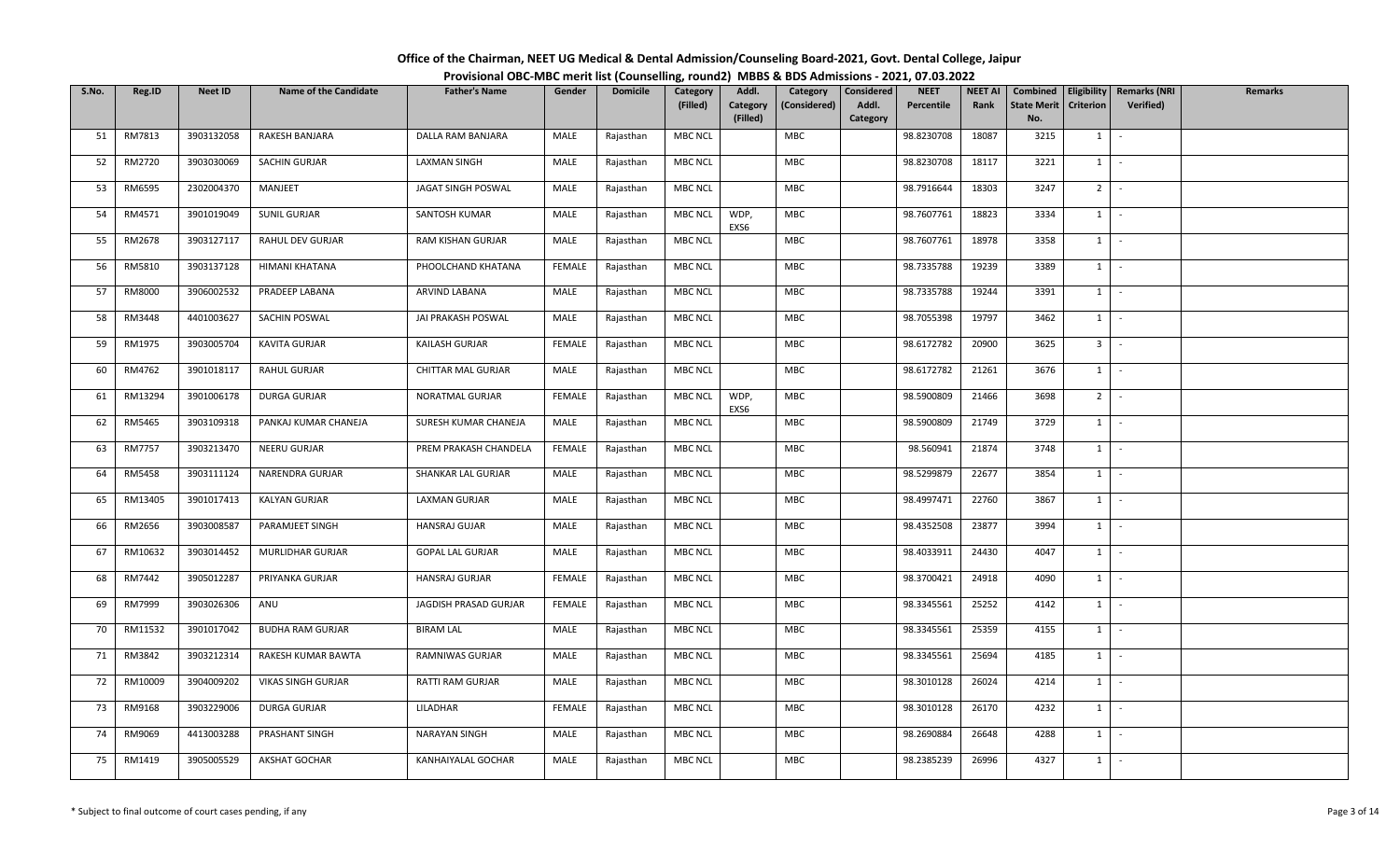| Office of the Chairman, NEET UG Medical & Dental Admission/Counseling Board-2021, Govt. Dental College, Jaipur |  |  |
|----------------------------------------------------------------------------------------------------------------|--|--|
| Provisional OBC-MBC merit list (Counselling, round2) MBBS & BDS Admissions - 2021, 07.03.2022                  |  |  |

| S.No. | Reg.ID        | Neet ID    | <b>Name of the Candidate</b> | <b>Father's Name</b>       | Gender        | <b>Domicile</b> | Category<br>(Filled) | Addl.<br>Category<br>(Filled) | Category<br>(Considered) | Considered<br>Addl.<br>Category | <b>NEET</b><br>Percentile | <b>NEET AI</b><br>Rank | Combined<br><b>State Merit</b><br>No. | <b>Criterion</b> | Eligibility   Remarks (NRI<br>Verified) | Remarks |
|-------|---------------|------------|------------------------------|----------------------------|---------------|-----------------|----------------------|-------------------------------|--------------------------|---------------------------------|---------------------------|------------------------|---------------------------------------|------------------|-----------------------------------------|---------|
| 76    | <b>RM2988</b> | 3901018153 | RAJESH GURJAR                | RAMESHWAR PRASAD<br>GURJAR | MALE          | Rajasthan       | MBC NCL              |                               | MBC                      |                                 | 98.176553                 | 27678                  | 4387                                  | $1 \mid$         | $\sim$                                  |         |
| 77    | RM3419        | 3903115429 | KAJOD MAL GURJAR             | HANUMAN SAHAY GURJAR       | MALE          | Rajasthan       | <b>MBC NCL</b>       |                               | MBC                      |                                 | 98.176553                 | 27810                  | 4398                                  | $1 \quad$        | $\sim$                                  |         |
| 78    | RM4595        | 3903123026 | <b>AMIT KHATANA</b>          | JAGDISH NARAYAN GURJAR     | MALE          | Rajasthan       | MBC NCL              |                               | MBC                      |                                 | 98.176553                 | 27868                  | 4406                                  | $1 \mid$         | $\sim$                                  |         |
| 79    | RM3918        | 3903011024 | PAWAN KUMAR GURJAR           | <b>BABULAL GURJAR</b>      | MALE          | Rajasthan       | MBC NCL              |                               | MBC                      |                                 | 98.176553                 | 28043                  | 4421                                  | 1                | $\sim$                                  |         |
| 80    | RM7174        | 3903111135 | AJAY KASANA                  | SADHU RAM GURJAR           | MALE          | Rajasthan       | MBC NCL              |                               | MBC                      |                                 | 98.1384121                | 28589                  | 4471                                  | $1 \quad$        | $\sim$                                  |         |
| 81    | RM3992        | 3904117053 | AMICHAND GURJAR              | KAILASH CHAND GURJAR       | MALE          | Rajasthan       | MBC NCL              |                               | MBC                      |                                 | 98.1384121                | 28639                  | 4483                                  | $1 \vert$        | $\sim$                                  |         |
| 82    | RM6282        | 3902014127 | PARVAT                       | KULWANT SINGH              | MALE          | Rajasthan       | <b>MBC NCL</b>       |                               | MBC                      |                                 | 98.1070057                | 29108                  | 4525                                  | 1                | $\sim$                                  |         |
| 83    | RM6684        | 3905026241 | <b>HEMANT DEV</b>            | REKHLAL                    | MALE          | Rajasthan       | MBC NCL              |                               | <b>MBC</b>               |                                 | 98.0710665                | 29616                  | 4568                                  | 1                | $\sim$                                  |         |
| 84    | RM1781        | 3905001356 | <b>ANIL KUMAR</b>            | PRATAP SINGH               | MALE          | Rajasthan       | MBC NCL              | WDP,<br>EXS8                  | MBC                      |                                 | 98.0379117                | 29877                  | 4588                                  | 6                | $\sim$                                  |         |
| 85    | RM6068        | 3903204561 | MUKESH GURJAR                | RAMJI LAL GURJAR           | MALE          | Rajasthan       | MBC NCL              |                               | MBC                      |                                 | 98.0379117                | 30164                  | 4618                                  | 1                | $\sim$                                  |         |
| 86    | RM5378        | 3903129037 | PRIYANKA CHANDELA            | CHHITAR MAL CHANDELA       | <b>FEMALE</b> | Rajasthan       | MBC NCL              |                               | MBC                      |                                 | 98.0019077                | 30459                  | 4644                                  | $1 \quad$        | $\sim$                                  |         |
| 87    | RM6486        | 3903127282 | SITA GURJAR                  | <b>BHARATA RAM GURJAR</b>  | FEMALE        | Rajasthan       | <b>MBC NCL</b>       |                               | <b>MBC</b>               |                                 | 98.0019077                | 30486                  | 4648                                  | 1                | $\sim$                                  |         |
| 88    | RM11311       | 3903109195 | PRAVEEN TANWAR               | RAM AVTAR TANWAR           | MALE          | Rajasthan       | MBC NCL              |                               | MBC                      |                                 | 98.0019077                | 30581                  | 4658                                  | $1$ $\cdot$      |                                         |         |
| 89    | RM4766        | 3903027070 | <b>AMIT KUMAR</b>            | <b>JHABAR MAL</b>          | MALE          | Rajasthan       | MBC NCL              |                               | <b>MBC</b>               |                                 | 98.0019077                | 30786                  | 4674                                  | $1 \quad$        | $\sim$                                  |         |
| 90    | RM1192        | 3903106451 | <b>MUSKAN DOI</b>            | RAMCHANDRA DOI             | FEMALE        | Rajasthan       | MBC NCL              |                               | <b>MBC</b>               |                                 | 97.9615651                | 30886                  | 4686                                  | $1 \mid$         | $\sim$                                  |         |
| 91    | RM7994        | 3903009219 | SAVITA KASANA                | KAILASH CHAND GURJAR       | FEMALE        | Rajasthan       | MBC NCL              | WDP,<br>EXS8                  | MBC                      |                                 | 97.9615651                | 30987                  | 4692                                  | 6                | $\sim$                                  |         |
| 92    | RM3881        | 3903037095 | <b>BHAWANI GURJAR</b>        | SHAMBHU GURJAR             | MALE          | Rajasthan       | OBC NCL              |                               | MBC                      |                                 | 97.9615651                | 31395                  | 4727                                  | $1 \quad$        | $\sim$                                  |         |
| 93    | RM8629        | 3903123341 | RAMESH GURJAR                | MALIRAM GURJAR             | MALE          | Rajasthan       | <b>MBC NCL</b>       |                               | MBC                      |                                 | 97.9301587                | 31566                  | 4740                                  | $1 \quad$        | $\sim$                                  |         |
| 94    | RM3288        | 3903125046 | <b>VIKAS GURJAR</b>          | <b>CHHOTURAM GURJAR</b>    | MALE          | Rajasthan       | MBC NCL              |                               | MBC                      |                                 | 97.8957089                | 32115                  | 4783                                  | $1 \quad$        | $\sim$                                  |         |
| 95    | RM10542       | 3903026274 | CHINTESHVAR                  | KULDEEP SINGH              | MALE          | Rajasthan       | MBC NCL              |                               | <b>MBC</b>               |                                 | 97.8957089                | 32163                  | 4790                                  | 1                | $\sim$                                  |         |
| 96    | RM5685        | 3903223044 | KIRODI LAL GURJAR            | <b>SWROOP GURJAR</b>       | MALE          | Rajasthan       | MBC NCL              |                               | MBC                      |                                 | 97.8957089                | 32419                  | 4806                                  | 1                | $\sim$                                  |         |
| 97    | RM9145        | 3905026273 | MUNSHI GURJAR                | HARI SINGH GURJAR          | MALE          | Rajasthan       | MBC NCL              |                               | <b>MBC</b>               |                                 | 97.8957089                | 32427                  | 4809                                  | $1 \quad$        | $\sim$                                  |         |
| 98    | RM4773        | 3905108256 | MANISHA GAYREE               | <b>BADRI LAL GAYREE</b>    | FEMALE        | Rajasthan       | MBC NCL              |                               | MBC                      |                                 | 97.8598991                | 32582                  | 4818                                  | $1 \quad$        | $\sim$                                  |         |
| 99    | RM6111        | 3905120267 | DEVRAJ GURJAR                | LALA RAM GURJAR            | MALE          | Rajasthan       | <b>MBC NCL</b>       |                               | MBC                      |                                 | 97.8598991                | 32759                  | 4824                                  | $1 \quad$        | $\sim$                                  |         |
| 100   | RM4495        | 3905106255 | <b>MOHIT SINGH GURJAR</b>    | AJAB SINGH GURJAR          | MALE          | Rajasthan       | MBC NCL              | WDP,<br>EXS6                  | <b>MBC</b>               |                                 | 97.8598991                | 32761                  | 4825                                  | $1 \quad$        | $\sim$                                  |         |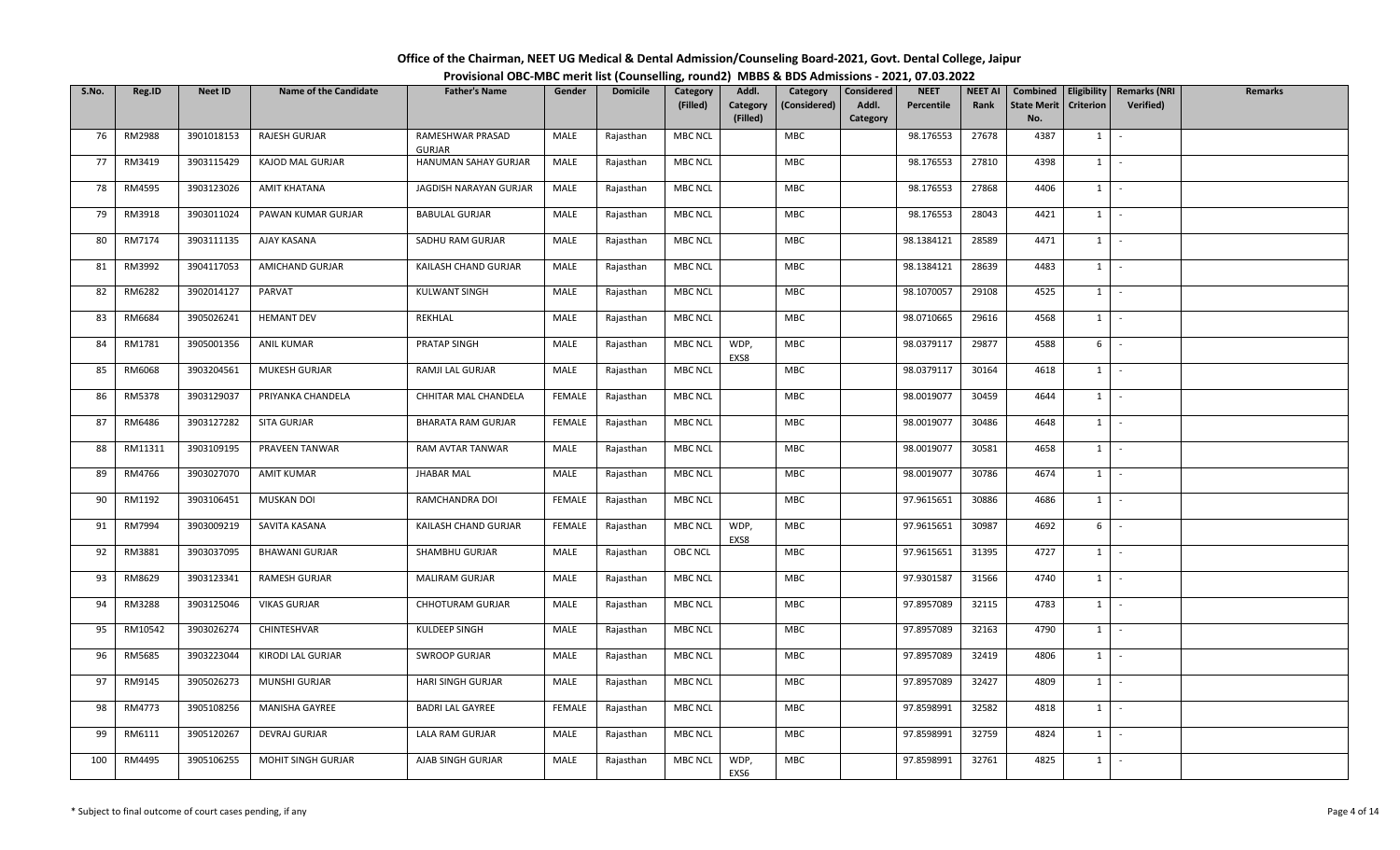| Office of the Chairman, NEET UG Medical & Dental Admission/Counseling Board-2021, Govt. Dental College, Jaipur |  |
|----------------------------------------------------------------------------------------------------------------|--|
| Provisional OBC-MBC merit list (Counselling, round2) MBBS & BDS Admissions - 2021, 07.03.2022                  |  |

| S.No. | Reg.ID        | Neet ID    | <b>Name of the Candidate</b> | <b>Father's Name</b>      | Gender        | <b>Domicile</b> | Category<br>(Filled) | Addl.<br>Category<br>(Filled) | Category<br>(Considered) | Considered<br>Addl.<br>Category | <b>NEET</b><br>Percentile | <b>NEET AI</b><br>Rank | Combined<br><b>State Merit</b><br>No. | Criterion      | Eligibility   Remarks (NRI<br>Verified) | Remarks |
|-------|---------------|------------|------------------------------|---------------------------|---------------|-----------------|----------------------|-------------------------------|--------------------------|---------------------------------|---------------------------|------------------------|---------------------------------------|----------------|-----------------------------------------|---------|
| 101   | RM8998        | 3903022197 | ASHISH GURJAR                | <b>BANSHIDHAR GURJAR</b>  | MALE          | Rajasthan       | MBC NCL              |                               | <b>MBC</b>               |                                 | 97.8218877                | 33070                  | 4839                                  | $1 \mid$       | $\sim$                                  |         |
| 102   | RM11072       | 3903222111 | NANDRAM GURJAR               | RAMCHANDRA GURJAR         | MALE          | Rajasthan       | <b>MBC NCL</b>       |                               | MBC                      |                                 | 97.8218877                | 33418                  | 4863                                  | $1 \quad$      | $\sim$                                  |         |
| 103   | RM4990        | 3903017448 | ANITA DHABAI                 | <b>OMPRAKASH DHABAI</b>   | <b>FEMALE</b> | Rajasthan       | MBC NCL              |                               | MBC                      |                                 | 97.8218877                | 33541                  | 4878                                  | $1 \vert$      | $\sim$                                  |         |
| 104   | RM13642       | 3903237234 | PINTU RAM GURJAR             | RAMESWAR PRASAD GURJAR    | MALE          | Rajasthan       | MBC NCL              |                               | MBC                      |                                 | 97.8218877                | 33602                  | 4883                                  | 1              | $\sim$                                  |         |
| 105   | RM1548        | 3901011201 | MONIKA GURJAR                | SHANKAR LAL GURJAR        | FEMALE        | Rajasthan       | MBC NCL              |                               | MBC                      |                                 | 97.7809623                | 34104                  | 4902                                  | $1 \quad$      | $\sim$                                  |         |
| 106   | RM8597        | 3904013034 | RAMSWAROOP RAIKA             | <b>MAHIRAM RAIKA</b>      | MALE          | Rajasthan       | MBC NCL              |                               | MBC                      |                                 | 97.7459296                | 34704                  | 4947                                  | $1 \vert$      | $\sim$                                  |         |
| 107   | RM5583        | 3902009286 | PAYAL                        | NARENDRA SINGH            | <b>FEMALE</b> | Rajasthan       | <b>MBC NCL</b>       |                               | MBC                      |                                 | 97.7459296                | 34752                  | 4953                                  | 1              | $\sim$                                  |         |
| 108   | RM2337        | 3903011487 | VASUDEV                      | <b>MATOL SINGH</b>        | MALE          | Rajasthan       | MBC NCL              |                               | <b>MBC</b>               |                                 | 97.7101847                | 35274                  | 4979                                  | 3 <sup>1</sup> | $\sim$                                  |         |
| 109   | RM8679        | 3903034015 | NARAYAN GURJAR               | PANNA LAL GURJAR          | MALE          | Rajasthan       | MBC NCL              |                               | MBC                      |                                 | 97.7101847                | 35297                  | 4980                                  | $1 \vert$      | $\sim$                                  |         |
| 110   | RM13643       | 3903033309 | DINESH SINGH                 | NIHAL SINGH               | MALE          | Rajasthan       | MBC NCL              |                               | MBC                      |                                 | 97.6699068                | 35692                  | 5005                                  | 1              | $\sim$                                  |         |
| 111   | RM2519        | 3903013023 | HARIHET KUMAR GURJAR         | JAGDISH PRASAD GURJAR     | MALE          | Rajasthan       | MBC NCL              |                               | MBC                      |                                 | 97.6324782                | 36285                  | 5046                                  | $1 \quad$      | $\sim$                                  |         |
| 112   | <b>RM7888</b> | 3903038016 | <b>GAJENDRA BHATI</b>        | <b>GENDA LAL BHATI</b>    | MALE          | Rajasthan       | <b>MBC NCL</b>       |                               | <b>MBC</b>               |                                 | 97.6324782                | 36316                  | 5050                                  | 1              | $\sim$                                  |         |
| 113   | RM6515        | 3903134268 | MANISHA                      | KAILASH CHAND             | FEMALE        | Rajasthan       | MBC NCL              |                               | <b>MBC</b>               |                                 | 97.5914233                | 36761                  | 5079                                  | $1$ $\cdot$    |                                         |         |
| 114   | RM12294       | 3903031111 | AJAY POSWAL                  | DHARMRAJ POSWAL           | MALE          | Rajasthan       | <b>MBC NCL</b>       |                               | <b>MBC</b>               |                                 | 97.5914233                | 37163                  | 5100                                  | 2 <sup>1</sup> | $\sim$                                  |         |
| 115   | RN16319       | 3903231305 | SUNITA GURJAR                | MEETHU RAM GURJAR         | <b>FEMALE</b> | Rajasthan       | MBC NCL              |                               | <b>MBC</b>               |                                 | 97.5167603                | 37783                  | 5127                                  | $1 \quad$      | $\sim$                                  |         |
| 116   | RM4860        | 3903114396 | SACHIN KUMAR DOI             | PAPPU RAM GURJAR          | MALE          | Rajasthan       | MBC NCL              |                               | MBC                      |                                 | 97.5167603                | 38277                  | 5160                                  | $1 \mid$       | $\sim$                                  |         |
| 117   | RM15171       | 3903124303 | <b>MANOJ KUMAR</b>           | SANWAT RAM                | MALE          | Rajasthan       | <b>MBC NCL</b>       |                               | MBC                      |                                 | 97.5167603                | 38344                  | 5169                                  | $1 \quad$      | $\sim$                                  |         |
| 118   | RM10991       | 3901018268 | <b>KRITI GURJAR</b>          | <b>BALKISHAN GURJAR</b>   | FEMALE        | Rajasthan       | MBC NCL              |                               | <b>MBC</b>               |                                 | 97.4779718                | 38397                  | 5170                                  | $1 \quad$      | $\sim$                                  |         |
| 119   | RM3231        | 3903132263 | NEHA                         | BANWARI LAL GARATI        | FEMALE        | Rajasthan       | MBC NCL              | WDP,<br>EXS6                  | MBC                      |                                 | 97.4779718                | 38491                  | 5174                                  | $1 \quad$      | $\sim$                                  |         |
| 120   | RM4091        | 3903012213 | <b>LAKHAN SINGH</b>          | <b>BANNI GURJAR</b>       | MALE          | Rajasthan       | MBC NCL              |                               | MBC                      |                                 | 97.4779718                | 38605                  | 5182                                  | 1              | $\sim$                                  |         |
| 121   | RM1478        | 3905123158 | <b>DEVESH GURJAR</b>         | <b>RAMBEER SINGH</b>      | MALE          | Rajasthan       | <b>MBC NCL</b>       |                               | MBC                      |                                 | 97.4779718                | 38770                  | 5189                                  | 1              | $\sim$                                  |         |
| 122   | RM6301        | 3903021165 | <b>SACHIN LAUR</b>           | RATAN SINGH GURJAR        | MALE          | Rajasthan       | MBC NCL              |                               | <b>MBC</b>               |                                 | 97.435298                 | 39462                  | 5229                                  | $1 \quad$      | $\sim$                                  |         |
| 123   | RM8571        | 3903209218 | TANU VIDHURI                 | <b>LAXMAN SINGH</b>       | FEMALE        | Rajasthan       | MBC NCL              |                               | MBC                      |                                 | 97.435298                 | 39548                  | 5234                                  | $1 \quad$      | $\sim$                                  |         |
| 124   | RM10910       | 3903209539 | <b>ROHIT GURJAR</b>          | <b>BIRAM CHAND GURJAR</b> | MALE          | Rajasthan       | <b>MBC NCL</b>       |                               | MBC                      |                                 | 97.3928833                | 39684                  | 5240                                  | $1 \quad$      | $\sim$                                  |         |
| 125   | RM10429       | 3903040183 | SANDEEP KHATANA              | SHEESH RAM GURJAR         | MALE          | Rajasthan       | MBC NCL              |                               | MBC                      |                                 | 97.3928833                | 39937                  | 5252                                  | $1 \quad$      | $\sim$                                  |         |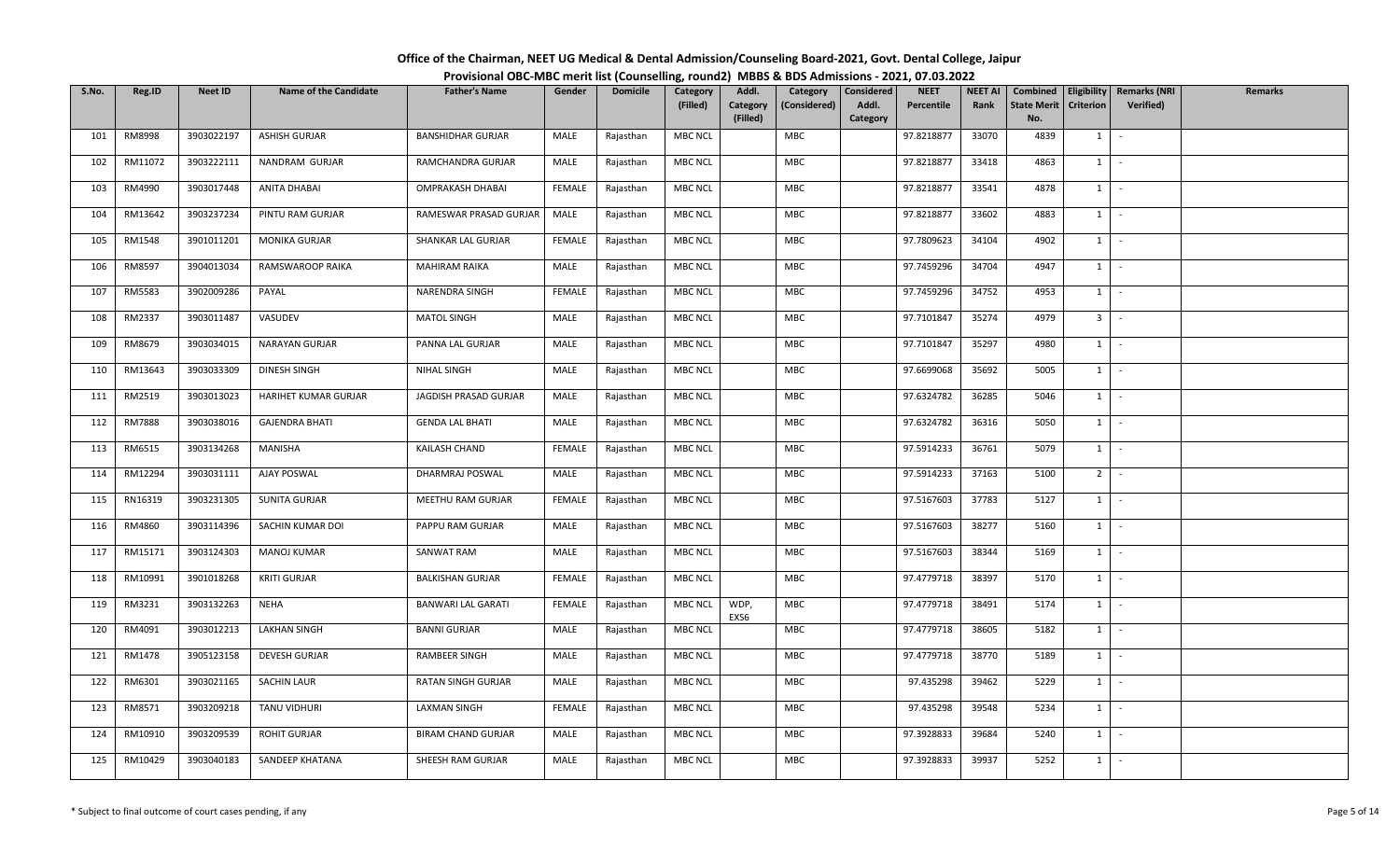| Office of the Chairman, NEET UG Medical & Dental Admission/Counseling Board-2021, Govt. Dental College, Jaipur |  |
|----------------------------------------------------------------------------------------------------------------|--|
| Provisional OBC-MBC merit list (Counselling, round2) MBBS & BDS Admissions - 2021, 07.03.2022                  |  |

| S.No. | Reg.ID  | <b>Neet ID</b> | <b>Name of the Candidate</b> | <b>Father's Name</b>       | Gender        | <b>Domicile</b> | Category       | Addl.                | Category     | <b>Considered</b> | <b>NEET</b> | NEET AI | Combined                  | Eligibility | <b>Remarks (NRI</b> | <b>Remarks</b> |
|-------|---------|----------------|------------------------------|----------------------------|---------------|-----------------|----------------|----------------------|--------------|-------------------|-------------|---------|---------------------------|-------------|---------------------|----------------|
|       |         |                |                              |                            |               |                 | (Filled)       | Category<br>(Filled) | (Considered) | Addl.<br>Category | Percentile  | Rank    | <b>State Merit</b><br>No. | Criterion   | <b>Verified)</b>    |                |
| 126   | RM8004  | 3902013274     | ANSHUMAN SINGH GURJAR        | <b>MALU SINGH</b>          | MALE          | Rajasthan       | <b>MBC NCL</b> |                      | MBC          |                   | 97.3928833  | 40234   | 5267                      | 1           | $\sim$              |                |
| 127   | RM2789  | 3903009343     | NITIN SINGH                  | <b>HARNAM SINGH</b>        | MALE          | Rajasthan       | <b>MBC NCL</b> |                      | MBC          |                   | 97.3525406  | 40865   | 5302                      | $1 \quad$   | $\sim$              |                |
| 128   | RM12329 | 3903024387     | JAGDISH PRASAD GURJAR        | MATADEEN GURJAR            | MALE          | Rajasthan       | <b>MBC NCL</b> |                      | MBC          |                   | 97.2703661  | 41850   | 5352                      | $1 \mid$    | $\sim$              |                |
| 129   | RM11683 | 3903117184     | <b>TARUN</b>                 | <b>CHANDER BHAN</b>        | MALE          | Rajasthan       | <b>MBC NCL</b> |                      | MBC          |                   | 97.2703661  | 41882   | 5353                      | $1 \vert -$ |                     |                |
| 130   | RM5615  | 3903231169     | SUNITA GURJAR                | KHUSHI RAM GURJAR          | <b>FEMALE</b> | Rajasthan       | <b>MBC NCL</b> |                      | MBC          |                   | 97.2703661  | 41889   | 5354                      | 1           | $\sim$              |                |
| 131   | RM13122 | 3903211450     | <b>BHARTI GURJAR</b>         | <b>BANSHI LAL</b>          | FEMALE        | Rajasthan       | MBC NCL        | WDP,<br>EXS8         | MBC          |                   | 97.2703661  | 41981   | 5361                      | $1 \mid$    | $\sim$              |                |
| 132   | RM7413  | 3904002318     | PRACHI                       | <b>KAMAL SINGH</b>         | <b>FEMALE</b> | Rajasthan       | <b>MBC NCL</b> | WDP,<br>EXS8         | MBC          |                   | 97.2273037  | 42183   | 5370                      | 6           | $\sim$              |                |
| 133   | RM4504  | 3903127324     | PRAVEEN KUMAR                | RAJENDRA PRASAD            | MALE          | Rajasthan       | <b>MBC NCL</b> |                      | MBC          |                   | 97.1845004  | 42874   | 5417                      | $1 \mid$    | $\sim$              |                |
| 134   | RM7663  | 3903219333     | JEETRAM GURJAR               | SHIV JI LAL GURJAR         | MALE          | Rajasthan       | <b>MBC NCL</b> |                      | MBC          |                   | 97.1845004  | 43364   | 5443                      | $1 \quad$   | $\sim$              |                |
| 135   | RM13127 | 3903021069     | RAKESH KUMAR GURJAR          | KANA RAM GURJAR            | MALE          | Rajasthan       | <b>MBC NCL</b> |                      | MBC          |                   | 97.1427332  | 43514   | 5449                      | $1 \quad$   | $\sim$ $-$          |                |
| 136   | RM2610  | 3905121218     | YASHVEER KHATANA             | SHIVHARI                   | MALE          | Rajasthan       | <b>MBC NCL</b> |                      | MBC          |                   | 97.1007717  | 44358   | 5483                      | $1$ $-$     |                     |                |
| 137   | RM2082  | 3906025024     | <b>MOHIT NAYAK</b>           | MITTHAL KUMAR NAYAK        | MALE          | Rajasthan       | <b>MBC NCL</b> |                      | MBC          |                   | 97.1007717  | 44417   | 5487                      | $1 \mid$    | $\sim$              |                |
| 138   | RM9352  | 3905024183     | RAGHUNATH RAM                | <b>HEMA RAM</b>            | MALE          | Rajasthan       | <b>MBC NCL</b> |                      | MBC          |                   | 97.0174963  | 45472   | 5541                      | 1           | $\sim$              |                |
| 139   | RM4951  | 3905110243     | KOMAL KHAJJA                 | RAJENDRA SINGH KHAJJA      | <b>FEMALE</b> | Rajasthan       | <b>MBC NCL</b> |                      | MBC          |                   | 97.0174963  | 45648   | 5552                      | $1 \mid$    | $\sim$              |                |
| 140   | RM12026 | 3903010124     | DIMPAL RANI                  | SOHAN SINGH                | <b>FEMALE</b> | Rajasthan       | <b>MBC NCL</b> |                      | <b>MBC</b>   |                   | 96.9724913  | 46221   | 5580                      | 1           | $\sim$              |                |
| 141   | RM15320 | 3903129256     | <b>VIKAS BHADANA</b>         | MADHOSINGH BHADANA         | MALE          | Rajasthan       | <b>MBC NCL</b> |                      | <b>MBC</b>   |                   | 96.9724913  | 46299   | 5584                      | $1 \quad$   | $\sim$              |                |
| 142   | RM14705 | 3903203785     | ANUSHKA GURJAR               | HEMRAJ SINGH GURJAR        | <b>FEMALE</b> | Rajasthan       | <b>MBC NCL</b> |                      | MBC          |                   | 96.9316306  | 46839   | 5612                      | $1 \mid$    | $\sim$ $-$          |                |
| 143   | RM6613  | 3903217028     | DIVYANSH KHATANA             | <b>BADAN SINGH</b>         | MALE          | Rajasthan       | <b>MBC NCL</b> |                      | <b>MBC</b>   |                   | 96.8466715  | 48435   | 5687                      | $1$ $-$     |                     |                |
| 144   | RM2868  | 3903025385     | PRADEEP SINGH                | SHISHRAM GURJAR            | MALE          | Rajasthan       | <b>MBC NCL</b> |                      | MBC          |                   | 96.8466715  | 48505   | 5689                      |             | $1 \mid -$          |                |
| 145   | RM12542 | 3903104566     | AMISHA                       | TOTARAM                    | <b>FEMALE</b> | Rajasthan       | <b>MBC NCL</b> |                      | MBC          |                   | 96.8038682  | 48873   | 5710                      | 1           | $\sim$              |                |
| 146   | RM10810 | 3903224165     | SANJAY THEKLA                | RAMNIWAS GURJAR            | MALE          | Rajasthan       | <b>MBC NCL</b> |                      | <b>MBC</b>   |                   | 96.8038682  | 49123   | 5723                      | $1 \mid$    | $\sim$              |                |
| 147   | RM6420  | 3905116050     | MOHAN SINGH KHATANA          | <b>BARAN SINGH GURJAR</b>  | MALE          | Rajasthan       | <b>MBC NCL</b> |                      | MBC          |                   | 96.8038682  | 49178   | 5725                      | $1 \cdot$   |                     |                |
| 148   | RM12503 | 3905119068     | SANTOSH KUMAR GURJAR         | <b>BOBAD RAM GURJAR</b>    | MALE          | Rajasthan       | <b>MBC NCL</b> |                      | MBC          |                   | 96.8038682  | 49184   | 5726                      | 1           | $\sim$              |                |
| 149   | RM11602 | 3905015061     | SAHIL GURJAR                 | HANSRAM GURJAR             | MALE          | Rajasthan       | <b>MBC NCL</b> |                      | MBC          |                   | 96.8038682  | 49345   | 5735                      | $1 \quad$   | $\sim$ $-$          |                |
| 150   | RM3022  | 3903230058     | SATVED SIRADHNA              | <b>BRAHMA SINGH GURJAR</b> | MALE          | Rajasthan       | <b>MBC NCL</b> |                      | MBC          |                   | 96.7543951  | 49435   | 5742                      | $1 \quad$   | $\sim$              |                |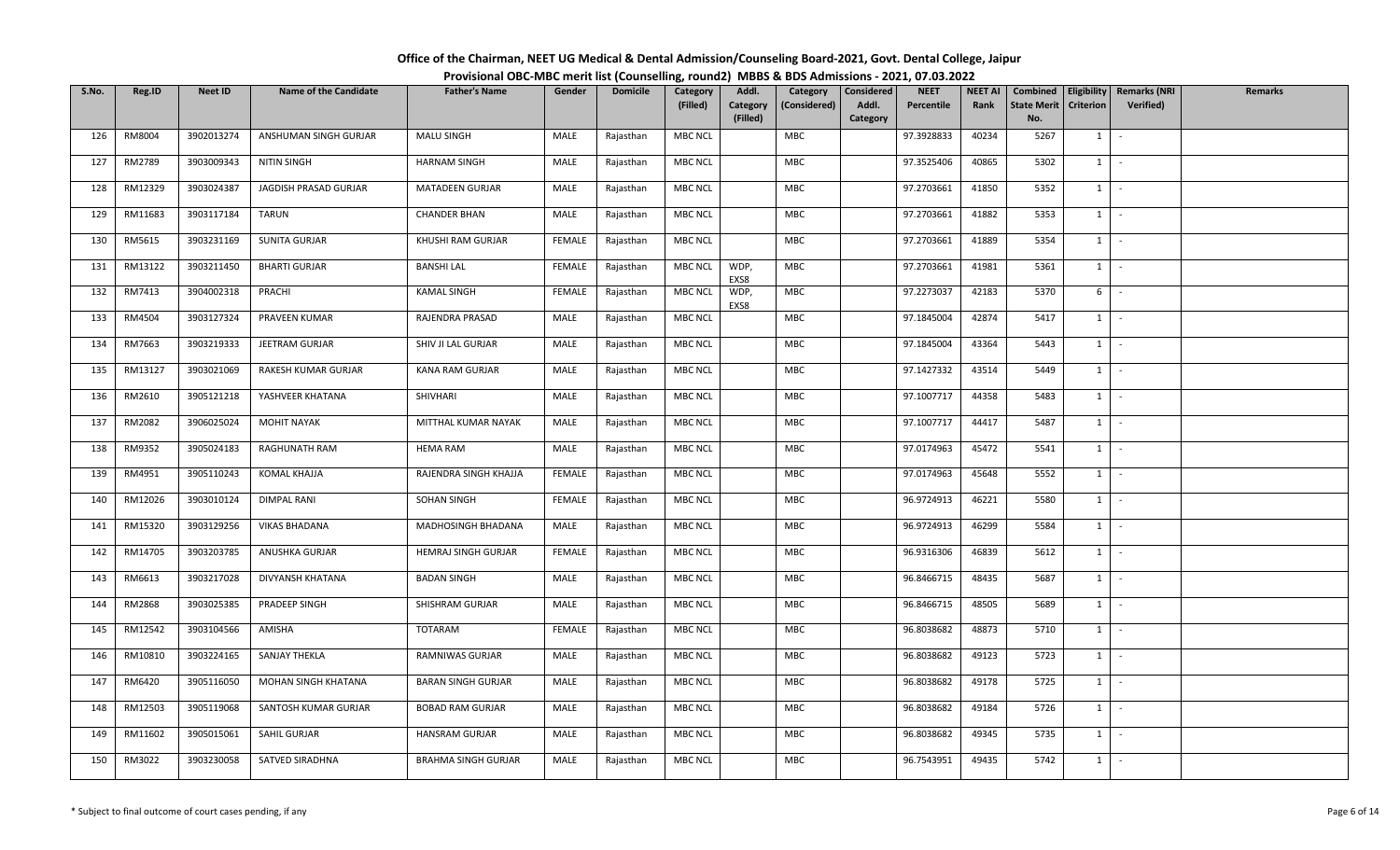| Office of the Chairman, NEET UG Medical & Dental Admission/Counseling Board-2021, Govt. Dental College, Jaipur |  |
|----------------------------------------------------------------------------------------------------------------|--|
| Provisional OBC-MBC merit list (Counselling, round2) MBBS & BDS Admissions - 2021, 07.03.2022                  |  |

| S.No. | Reg.ID  | Neet ID    | <b>Name of the Candidate</b> | <b>Father's Name</b>   | Gender        | <b>Domicile</b> | Category<br>(Filled) | Addl.<br>Category<br>(Filled) | Category<br>(Considered) | Considered<br>Addl.<br>Category | <b>NEET</b><br>Percentile | <b>NEET AI</b><br>Rank | Combined<br><b>State Merit</b><br>No. | <b>Criterion</b> | Eligibility   Remarks (NRI<br>Verified) | Remarks |
|-------|---------|------------|------------------------------|------------------------|---------------|-----------------|----------------------|-------------------------------|--------------------------|---------------------------------|---------------------------|------------------------|---------------------------------------|------------------|-----------------------------------------|---------|
| 151   | RM1691  | 3903224191 | DEEPENDRA SINGH              | <b>NAROTTAM SINGH</b>  | MALE          | Rajasthan       | MBC NCL              | WPP,<br>WPP8                  | MBC                      |                                 | 96.7103614                | 50576                  | 5793                                  | $1 \mid$         | $\sim$                                  |         |
| 152   | RM6887  | 3906008359 | <b>AKSHAY NAYAK</b>          | RAVINDRA NAYAK         | MALE          | Rajasthan       | <b>MBC NCL</b>       |                               | <b>MBC</b>               |                                 | 96.7103614                | 50792                  | 5806                                  | $1 \quad$        | $\sim$                                  |         |
| 153   | RM3055  | 3903225121 | <b>BABU LAL GURJAR</b>       | CHHOTU RAM GURJAR      | MALE          | Rajasthan       | <b>MBC NCL</b>       |                               | <b>MBC</b>               |                                 | 96.6689828                | 50922                  | 5809                                  | 1                | $\sim$                                  |         |
| 154   | RM14731 | 3903013315 | ANKITA KUMARI                | <b>ASHOK KUMAR</b>     | <b>FEMALE</b> | Rajasthan       | <b>MBC NCL</b>       |                               | MBC                      |                                 | 96.6689828                | 51202                  | 5819                                  | $1 \quad$        | $\sim$                                  |         |
| 155   | RM11749 | 3903018457 | KAJOL GURJAR                 | MUKESH KUMAR GURJAR    | FEMALE        | Rajasthan       | MBC NCL              |                               | MBC                      |                                 | 96.6245606                | 52042                  | 5863                                  | $1 \quad$        | $\sim$                                  |         |
| 156   | RM2227  | 3903222284 | <b>VIKRAM SINGH GURJAR</b>   | VIJENDRA SINGH GURJAR  | MALE          | Rajasthan       | MBC NCL              |                               | <b>MBC</b>               |                                 | 96.5798793                | 52500                  | 5888                                  | 1                | $\sim$                                  |         |
| 157   | RM12714 | 3906018016 | JETA RAM                     | <b>BAGA RAM</b>        | MALE          | Rajasthan       | <b>MBC NCL</b>       |                               | MBC                      |                                 | 96.5798793                | 52572                  | 5892                                  | $1 \vert$        | $\sim$                                  |         |
| 158   | RM9074  | 3903114439 | MAHENDRA SINGH GURJAR        | HARI PRASAD GURJAR     | MALE          | Rajasthan       | MBC NCL              |                               | MBC                      |                                 | 96.5798793                | 52632                  | 5897                                  | 3 <sup>1</sup>   | $\sim$                                  |         |
| 159   | RM1148  | 3903028331 | <b>SUNIL MANKAS</b>          | <b>HETRAM MANKAS</b>   | MALE          | Rajasthan       | MBC NCL              |                               | MBC                      |                                 | 96.5326727                | 53389                  | 5936                                  | $1 \quad$        | $\sim$                                  |         |
| 160   | RM1900  | 3904021179 | VIKRAM BANJARA               | <b>JORA RAM</b>        | MALE          | Rajasthan       | MBC NCL              |                               | <b>MBC</b>               |                                 | 96.486243                 | 53753                  | 5954                                  | $1 \vert$        | $\sim$                                  |         |
| 161   | RM13812 | 3903206714 | PRIYANSHI PATEL              | DHARMENDRA SINGH PATEL | FEMALE        | Rajasthan       | MBC NCL              |                               | MBC                      |                                 | 96.486243                 | 53951                  | 5959                                  | $1 \vert$        | $\sim$                                  |         |
| 162   | RM5584  | 3903213235 | <b>RAMAN SINGH</b>           | RAM AVTAR              | MALE          | Rajasthan       | MBC NCL              |                               | MBC                      |                                 | 96.486243                 | 53998                  | 5962                                  | 1                | $\sim$                                  |         |
| 163   | RM7588  | 3905020188 | SUNIL GURJAR                 | <b>GOPAL GURJAR</b>    | MALE          | Rajasthan       | MBC NCL              |                               | <b>MBC</b>               |                                 | 96.437547                 | 54375                  | 5979                                  | 1                | $\sim$                                  |         |
| 164   | RM3818  | 3903042034 | PRIYA KUMARI                 | SATYAPAL               | <b>FEMALE</b> | Rajasthan       | MBC NCL              | WDP,<br>EXS6                  | MBC                      |                                 | 96.437547                 | 54925                  | 6003                                  | $1 \quad$        | $\sim$                                  |         |
| 165   | RM1231  | 3903024089 | SATAYVEER SINGH              | SAMAY SINGH GURJAR     | MALE          | Rajasthan       | MBC NCL              |                               | <b>MBC</b>               |                                 | 96.437547                 | 54945                  | 6005                                  | $1 \quad$        | $\sim$                                  |         |
| 166   | RM1135  | 3903138101 | RAHUL KHATANA                | NIHAL SINGH KHATANA    | MALE          | Rajasthan       | MBC NCL              |                               | MBC                      |                                 | 96.3931248                | 55399                  | 6021                                  | $1 \quad$        | $\sim$                                  |         |
| 167   | RM6032  | 3905118137 | NARENDRA KUMAR               | <b>SUBRAN SINGH</b>    | MALE          | Rajasthan       | <b>MBC NCL</b>       |                               | MBC                      |                                 | 96.3458534                | 55772                  | 6042                                  | 1                | $\sim$                                  |         |
| 168   | RM7817  | 3903234028 | AJAY KUMAR GURJAR            | HAKIM SINGH GURJAR     | MALE          | Rajasthan       | MBC NCL              |                               | MBC                      |                                 | 96.2046219                | 58158                  | 6139                                  | 1                | $\sim$                                  |         |
| 169   | RM15048 | 3905026011 | JAGDISH DEWASI               | NATHU RAM DEWASI       | MALE          | Rajasthan       | MBC NCL              |                               | MBC                      |                                 | 96.2046219                | 58413                  | 6150                                  | 1                | $\sim$                                  |         |
| 170   | RM3588  | 3903135165 | <b>RAMSINGH GURJAR</b>       | RAMESH CHAND GURJAR    | MALE          | Rajasthan       | MBC NCL              |                               | <b>MBC</b>               |                                 | 96.1567029                | 59275                  | 6183                                  | 1                | $\sim$                                  |         |
| 171   | RM1722  | 3905019257 | <b>GYANESH GOCHER</b>        | DINESH KUMAR GOCHER    | MALE          | Rajasthan       | <b>MBC NCL</b>       |                               | MBC                      |                                 | 96.1567029                | 59351                  | 6187                                  | $1 \vert$        | $\sim$                                  |         |
| 172   | RM4153  | 3903040307 | <b>JANITA GURJAR</b>         | RAMBILASH GURJAR       | <b>FEMALE</b> | Rajasthan       | MBC NCL              |                               | <b>MBC</b>               |                                 | 96.0593755                | 60312                  | 6230                                  | $1 \vert$        | $\sim$                                  |         |
| 173   | RM11984 | 3903016179 | <b>KANAK PATEL</b>           | TARA CHAND GURJAR      | FEMALE        | Rajasthan       | <b>MBC NCL</b>       |                               | MBC                      |                                 | 96.0593755                | 60644                  | 6240                                  | 1                | $\sim$                                  |         |
| 174   | RM8026  | 3903201459 | SAURABH SINGH                | <b>SHYAM SINGH</b>     | MALE          | Rajasthan       | <b>MBC NCL</b>       |                               | MBC                      |                                 | 96.0593755                | 60654                  | 6241                                  | $1 \quad$        | $\sim$                                  |         |
| 175   | RM14932 | 3903202400 | YOGITA                       | RAJENDRA PRASAD        | FEMALE        | Rajasthan       | <b>MBC NCL</b>       |                               | <b>MBC</b>               |                                 | 96.0122336                | 61052                  | 6258                                  | $1 \quad$        | $\sim$                                  |         |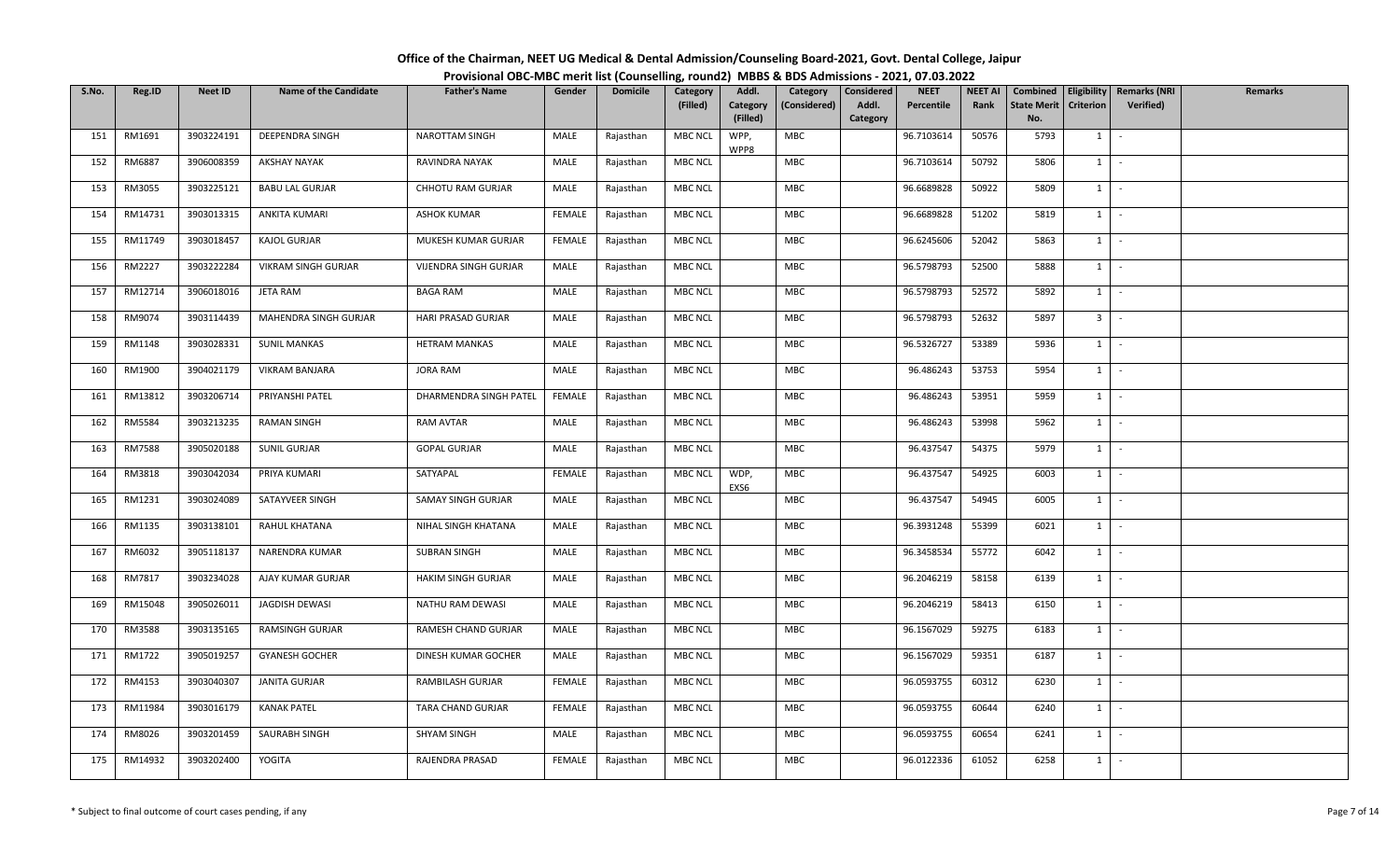| Office of the Chairman, NEET UG Medical & Dental Admission/Counseling Board-2021, Govt. Dental College, Jaipur |  |
|----------------------------------------------------------------------------------------------------------------|--|
| Provisional OBC-MBC merit list (Counselling, round2) MBBS & BDS Admissions - 2021, 07.03.2022                  |  |

| S.No. | Reg.ID  | <b>Neet ID</b> | <b>Name of the Candidate</b> | <b>Father's Name</b>       | Gender        | <b>Domicile</b> | Category       | Addl.                | Category     | <b>Considered</b> | <b>NEET</b> | NEET AI | Combined                  |                | Eligibility   Remarks (NRI | <b>Remarks</b> |
|-------|---------|----------------|------------------------------|----------------------------|---------------|-----------------|----------------|----------------------|--------------|-------------------|-------------|---------|---------------------------|----------------|----------------------------|----------------|
|       |         |                |                              |                            |               |                 | (Filled)       | Category<br>(Filled) | (Considered) | Addl.<br>Category | Percentile  | Rank    | <b>State Merit</b><br>No. | Criterion      | <b>Verified)</b>           |                |
| 176   | RM3824  | 3906012181     | MAYANK KHAJJA                | KAILASH CHANDRA KHAJJA     | MALE          | Rajasthan       | <b>MBC NCL</b> |                      | <b>MBC</b>   |                   | 96.0122336  | 61294   | 6266                      | 1              | $\sim$                     |                |
| 177   | RM7083  | 2302010247     | PARDEEP                      | MAHAVEER SINGH             | MALE          | Rajasthan       | <b>MBC NCL</b> |                      | MBC          |                   | 95.96289    | 61918   | 6292                      | 2 <sub>1</sub> | $\sim$                     |                |
| 178   | RM3888  | 3905117094     | <b>VIKRAM SINGH</b>          | VASUDEV SINGH              | MALE          | Rajasthan       | <b>MBC NCL</b> |                      | MBC          |                   | 95.96289    | 62126   | 6304                      | $1 \mid$       | $\sim$                     |                |
| 179   | RM1759  | 3904010297     | <b>DINESH</b>                | JORA RAM                   | MALE          | Rajasthan       | <b>MBC NCL</b> |                      | MBC          |                   | 95.8686709  | 63670   | 6360                      | $1 \vert -$    |                            |                |
| 180   | RM1456  | 3905113157     | SURAJ KIRAN GURJAR           | <b>TOLARAM GURJAR</b>      | MALE          | Rajasthan       | <b>MBC NCL</b> |                      | MBC          |                   | 95.8686709  | 63752   | 6363                      | $1 \vert$      | $\sim$                     |                |
| 181   | RM11163 | 3903114283     | POONAM KUMARI                | <b>SUMER SINGH</b>         | <b>FEMALE</b> | Rajasthan       | <b>MBC NCL</b> |                      | MBC          |                   | 95.7177908  | 66008   | 6448                      |                | $1 \cdot$                  |                |
| 182   | RM5487  | 3905125208     | <b>RAHUL KUMAR</b>           | RAMESHWAR DAYAL            | MALE          | Rajasthan       | <b>MBC NCL</b> |                      | MBC          |                   | 95.7177908  | 66077   | 6452                      | $1 \vert -$    |                            |                |
| 183   | RM9471  | 3903215107     | HITESH BAINSLA               | KUNDAN LAL GURJAR          | MALE          | Rajasthan       | <b>MBC NCL</b> |                      | MBC          |                   | 95.6197512  | 67561   | 6511                      | 1              | $\sim$                     |                |
| 184   | RM11024 | 3903137110     | REKHA                        | DHUNARAM                   | <b>FEMALE</b> | Rajasthan       | <b>MBC NCL</b> |                      | MBC          |                   | 95.5676878  | 67713   | 6517                      | $1 \mid$       | $\sim$                     |                |
| 185   | RM11535 | 3905004172     | <b>SUMIT ADHANA</b>          | DURAG SINGH                | MALE          | Rajasthan       | MBC NCL        | WDP,<br>EXS6         | MBC          |                   | 95.5167901  | 68867   | 6556                      | 6              | $\sim$                     |                |
| 186   | RM14039 | 3906002353     | SARDAR KUMAR                 | MAHENDRA KUMAR             | MALE          | Rajasthan       | <b>MBC NCL</b> |                      | MBC          |                   | 95.5167901  | 68947   | 6558                      | $1 \quad$      | $\sim$                     |                |
| 187   | RM15634 | 3903115266     | <b>VINAY PRAKASH GURJAR</b>  | VEERENDRA SINGH GURJAR     | MALE          | Rajasthan       | <b>MBC NCL</b> |                      | <b>MBC</b>   |                   | 95.5167901  | 69112   | 6569                      | 1              | $\sim$                     |                |
| 188   | RM4477  | 3901002046     | KAMLESH GURJAR               | MEWARAM GURJAR             | MALE          | Rajasthan       | <b>MBC NCL</b> |                      | MBC          |                   | 95.3051047  | 71755   | 6663                      | $11$ -         |                            |                |
| 189   | RM14249 | 3903119186     | <b>ASHISH GURJAR</b>         | RAJENDRA SINGH             | MALE          | Rajasthan       | <b>MBC NCL</b> |                      | <b>MBC</b>   |                   | 95.3051047  | 72333   | 6687                      | 3 <sup>1</sup> | $\sim$                     |                |
| 190   | RM8736  | 3903033047     | <b>DEEPAK GURJAR</b>         | SHIVDAYAL GURJAR           | MALE          | Rajasthan       | MBC NCL        |                      | MBC          |                   | 95.3051047  | 72350   | 6690                      | $1 \quad$      | $\sim$                     |                |
| 191   | RM14311 | 3905002382     | <b>VEER PRATAP SINGH</b>     | DHOOP SINGH GURJAR         | MALE          | Rajasthan       | <b>MBC NCL</b> |                      | MBC          |                   | 95.1505984  | 74468   | 6765                      |                | $1 \mid -$                 |                |
| 192   | RM13040 | 3903109371     | DEVRAJ                       | <b>SULTAN SINGH</b>        | MALE          | Rajasthan       | <b>MBC NCL</b> |                      | MBC          |                   | 95.1505984  | 74789   | 6784                      |                | $1 \cdot$                  |                |
| 193   | RM14357 | 3903205877     | SANJAY GURJAR                | RAMESH SINGH               | MALE          | Rajasthan       | <b>MBC NCL</b> |                      | MBC          |                   | 95.0463422  | 75873   | 6818                      |                | $1 \mid -$                 |                |
| 194   | RM10977 | 3905023091     | VIJENDRA SINGH GURJAR        | <b>BALRAM GURJAR</b>       | MALE          | Rajasthan       | <b>MBC NCL</b> |                      | MBC          |                   | 95.0463422  | 76490   | 6839                      | $1 \quad$      | $\sim$                     |                |
| 195   | RM5970  | 3904009145     | <b>ASHOK KUMAR</b>           | DHANNA RAM                 | MALE          | Rajasthan       | <b>MBC NCL</b> |                      | <b>MBC</b>   |                   | 94.9954445  | 76766   | 6842                      | $1 \quad$      | $\sim$                     |                |
| 196   | RM13892 | 3903205202     | MONIKA KUMARI                | ADISAL SINGH               | <b>FEMALE</b> | Rajasthan       | <b>MBC NCL</b> | WDP,<br>EXS6         | MBC          |                   | 94.9954445  | 76842   | 6847                      | $1$ $-$        |                            |                |
| 197   | RM3974  | 3904001518     | <b>JAYA GURJAR</b>           | KRISHAN PAL SINGH          | <b>FEMALE</b> | Rajasthan       | <b>MBC NCL</b> |                      | MBC          |                   | 94.9954445  | 76969   | 6852                      | 1              | $\sim$                     |                |
| 198   | RM9726  | 3905021005     | NEETU GURJAR                 | HUKMA RAM GURJAR           | <b>FEMALE</b> | Rajasthan       | <b>MBC NCL</b> |                      | MBC          |                   | 94.8360167  | 79053   | 6908                      | $1 \quad$      | $\sim$                     |                |
| 199   | RM5952  | 3906020064     | VIRENDRA SINGH               | <b>BACCHU SINGH GURJAR</b> | MALE          | Rajasthan       | <b>MBC NCL</b> |                      | MBC          |                   | 94.8360167  | 79305   | 6919                      |                | $1 \mid -$                 |                |
| 200   | RM4295  | 3905001281     | <b>GURJAR AJAY SINGH</b>     | ABHAY SINGH GURJAR         | MALE          | Rajasthan       | <b>MBC NCL</b> |                      | MBC          |                   | 94.7217882  | 81134   | 6974                      | $1 \quad$      | $\sim$                     |                |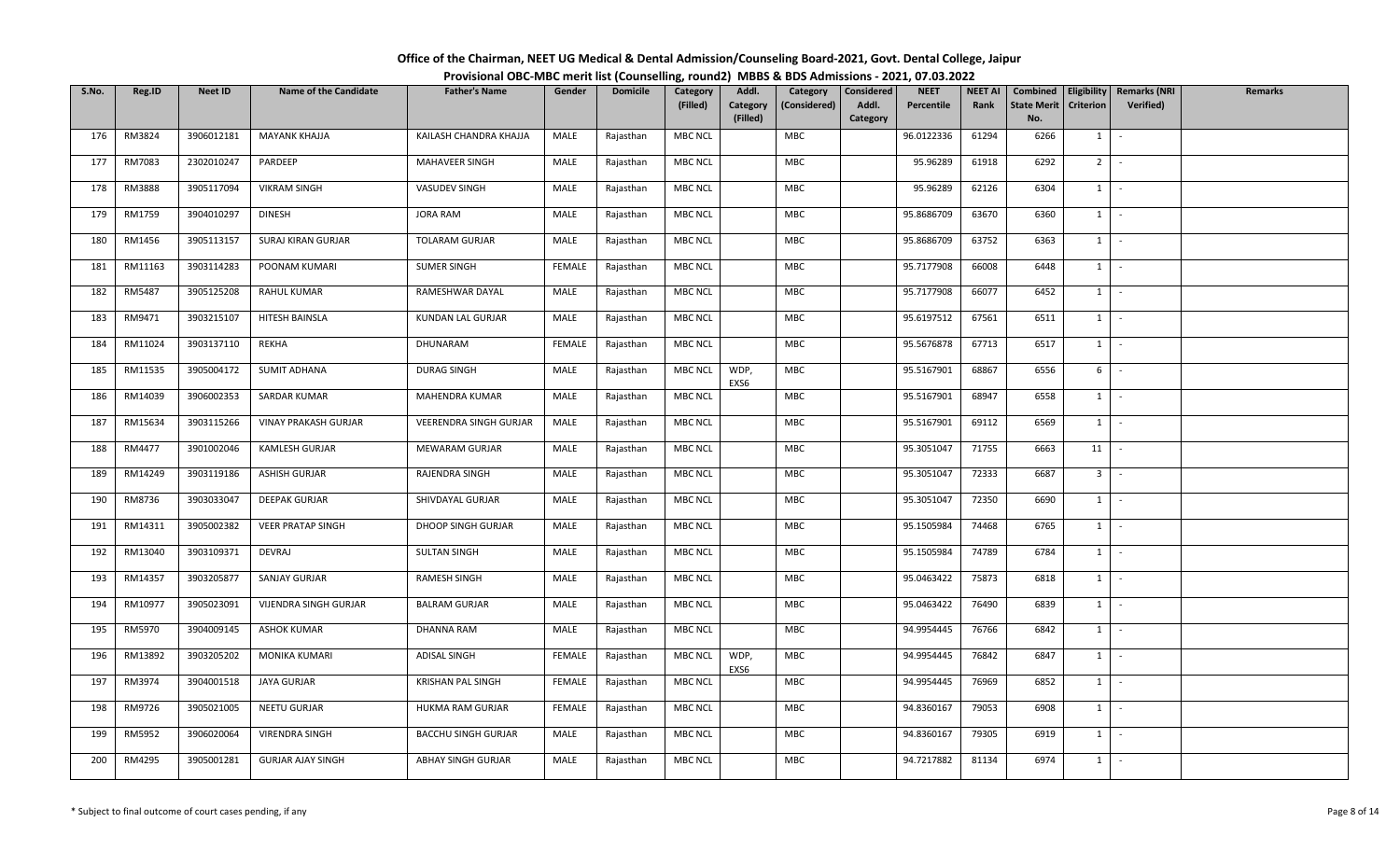| Office of the Chairman, NEET UG Medical & Dental Admission/Counseling Board-2021, Govt. Dental College, Jaipur |  |
|----------------------------------------------------------------------------------------------------------------|--|
| Provisional OBC-MBC merit list (Counselling, round2) MBBS & BDS Admissions - 2021, 07.03.2022                  |  |

| S.No. | Reg.ID  | Neet ID    | <b>Name of the Candidate</b> | <b>Father's Name</b>           | Gender        | <b>Domicile</b> | Category<br>(Filled) | Addl.<br>Category<br>(Filled) | Category<br>(Considered) | Considered<br>Addl.<br>Category | <b>NEET</b><br>Percentile | <b>NEET AI</b><br>Rank | Combined<br><b>State Merit</b><br>No. | Criterion      | Eligibility   Remarks (NRI<br>Verified) | Remarks |
|-------|---------|------------|------------------------------|--------------------------------|---------------|-----------------|----------------------|-------------------------------|--------------------------|---------------------------------|---------------------------|------------------------|---------------------------------------|----------------|-----------------------------------------|---------|
| 201   | RM1828  | 3903205228 | <b>NAMAN SINGH</b>           | <b>JATAN SINGH</b>             | MALE          | Rajasthan       | MBC NCL              |                               | <b>MBC</b>               |                                 | 94.6672641                | 81633                  | 6990                                  | $1 \mid$       | $\sim$                                  |         |
| 202   | RM2203  | 3903112058 | PRAKASH GURJAR               | <b>SUKHA RAM</b>               | MALE          | Rajasthan       | <b>MBC NCL</b>       |                               | MBC                      |                                 | 94.6101499                | 83130                  | 7049                                  | $1 \quad$      | $\sim$                                  |         |
| 203   | RM1939  | 3903107057 | RAHUL BATTAAR                | <b>MADAN LAL BATTAAR</b>       | MALE          | Rajasthan       | MBC NCL              |                               | MBC                      |                                 | 94.5525823                | 83387                  | 7057                                  | $1 \vert$      | $\sim$                                  |         |
| 204   | RM12916 | 3905028101 | <b>BRAJESH GURJAR</b>        | HEERA LAL GURJAR               | MALE          | Rajasthan       | MBC NCL              |                               | MBC                      |                                 | 94.2674644                | 88307                  | 7220                                  | 1              | $\sim$                                  |         |
| 205   | RM1933  | 3903024093 | <b>TAMANNA BAI</b>           | <b>BHAGWAN SINGH</b>           | FEMALE        | Rajasthan       | MBC NCL              |                               | MBC                      |                                 | 94.2083427                | 89267                  | 7261                                  | $1 \quad$      | $\sim$                                  |         |
| 206   | RM9247  | 3903003651 | NEHA GURJAR                  | RAJVEER SINGH                  | FEMALE        | Rajasthan       | MBC NCL              |                               | MBC                      |                                 | 94.2083427                | 89410                  | 7269                                  | $1 \vert$      | $\sim$                                  |         |
| 207   | RM14184 | 3903035149 | HITESH KHATANA               | HARI NIWAS GURJAR              | MALE          | Rajasthan       | <b>MBC NCL</b>       |                               | MBC                      |                                 | 94.0369999                | 91972                  | 7337                                  | 1              | $\sim$                                  |         |
| 208   | RM13998 | 4401014044 | ADITYA GURJAR                | DATARAM GURJAR                 | MALE          | Rajasthan       | MBC NCL              |                               | <b>MBC</b>               |                                 | 93.9777488                | 92598                  | 7357                                  | 1              | $\sim$                                  |         |
| 209   | RM3678  | 3903001276 | KUMARI ANJEETA               | MANOJ KUMAR GURJAR             | <b>FEMALE</b> | Rajasthan       | <b>MBC NCL</b>       |                               | MBC                      |                                 | 93.677737                 | 97625                  | 7521                                  | $1 \quad$      | $\sim$                                  |         |
| 210   | RM13555 | 4413001333 | PRIYANKA SINGH GURJAR        | <b>UDAYBHAN SINGH GURJAR</b>   | FEMALE        | Rajasthan       | MBC NCL              |                               | MBC                      |                                 | 93.6116865                | 98054                  | 7534                                  | 1              | $\sim$                                  |         |
| 211   | RM1762  | 2201002585 | VERMA HEMANT AKASHCHANDRA    | AKASHCHANDRA                   | MALE          | Rajasthan       | MBC NCL              |                               | MBC                      |                                 | 93.5493271                | 99140                  | 7581                                  | 2 <sup>1</sup> | $\sim$                                  |         |
| 212   | RM6670  | 3903103521 | PRIYANKA                     | SUBE SINGH                     | FEMALE        | Rajasthan       | MBC NCL              | WDP,<br>EXS6                  | <b>MBC</b>               |                                 | 93.4897521                | 100116                 | 7610                                  | 1              | $\sim$                                  |         |
| 213   | RM14917 | 3905025143 | MANISH KUMAR GURJAR          | HUKAM SINGH GURJAR             | MALE          | Rajasthan       | <b>MBC NCL</b>       |                               | MBC                      |                                 | 93.3708612                | 102124                 | 7667                                  | $1$ $\cdot$    |                                         |         |
| 214   | RM8390  | 3903107013 | POONAM SINGH                 | ASHOK RAJ GURJAR               | <b>FEMALE</b> | Rajasthan       | <b>MBC NCL</b>       |                               | <b>MBC</b>               |                                 | 93.3064296                | 102442                 | 7680                                  | $1 \quad$      | $\sim$                                  |         |
| 215   | RM8712  | 3901008306 | PRIYA SINGH GURJAR           | <b>UDAI SINGH GURJAR</b>       | FEMALE        | Rajasthan       | MBC NCL              |                               | <b>MBC</b>               |                                 | 93.3064296                | 102749                 | 7696                                  | $1 \mid$       | $\sim$                                  |         |
| 216   | RM11066 | 2001316067 | RUPESH GUJJAR                | ROOP KARAN GUJJAR              | MALE          | Rajasthan       | MBC NCL              |                               | MBC                      |                                 | 93.1866322                | 104740                 | 7756                                  | 2 <sub>1</sub> | $\sim$                                  |         |
| 217   | RM9123  | 3903109310 | HUKAM SINGH GURJAR           | <b>BALU RAM GURJAR</b>         | MALE          | Rajasthan       | <b>MBC NCL</b>       |                               | MBC                      |                                 | 93.0608772                | 106271                 | 7795                                  | $1 \quad$      | $\sim$                                  |         |
| 218   | RM15419 | 3903104355 | <b>DUPESH SINGH RAIKA</b>    | <b>GURUDAYAL SINGH RAIBARI</b> | MALE          | Rajasthan       | <b>MBC NCL</b>       |                               | <b>MBC</b>               |                                 | 93.0608772                | 106556                 | 7802                                  | $1 \quad$      | $\sim$                                  |         |
| 219   | RM14818 | 3903035059 | ANJALI KASSANA               | MR. SURENDRA KUMAR<br>KASSANA  | FEMALE        | Rajasthan       | <b>MBC NCL</b>       |                               | MBC                      |                                 | 92.9906176                | 107753                 | 7841                                  | $1 \quad$      | $\sim$                                  |         |
| 220   | RM11903 | 3904102012 | <b>GUNJAN DEWASI</b>         | <b>HARDEV DEWASI</b>           | FEMALE        | Rajasthan       | MBC NCL              |                               | <b>MBC</b>               |                                 | 92.8661577                | 109592                 | 7891                                  | 1              | $\sim$                                  |         |
| 221   | RM11825 | 3903040299 | KRISHAN KUMAR GURJAR         | CHHAJU LAL GURJAR              | MALE          | Rajasthan       | <b>MBC NCL</b>       |                               | <b>MBC</b>               |                                 | 92.8661577                | 109753                 | 7898                                  | 1              | $\sim$                                  |         |
| 222   | RM13380 | 3903221004 | RITURAJ CHELARWAL            | CHOUTH MAL GURJAR              | <b>FEMALE</b> | Rajasthan       | MBC NCL              | PwD                           | MBC                      | PwD                             | 92.6677472                | 112743                 | 7989                                  | $1 \quad$      | $\sim$                                  |         |
| 223   | RM11595 | 3904108225 | CHANDA                       | SURESH KUMAR                   | FEMALE        | Rajasthan       | <b>MBC NCL</b>       |                               | MBC                      |                                 | 92.6677472                | 113036                 | 7997                                  | $1 \quad$      | $\sim$                                  |         |
| 224   | RM4976  | 3903120328 | HIMADRI DURGESH              | <b>GOVIND SAHAY DURGESH</b>    | FEMALE        | Rajasthan       | <b>MBC NCL</b>       |                               | MBC                      |                                 | 92.6677472                | 113100                 | 7998                                  | $1 \quad$      | $\sim$                                  |         |
| 225   | RM2688  | 3903105131 | SAPNA SINGH GURJAR           | SURJAN SINGH GURJAR            | FEMALE        | Rajasthan       | MBC NCL              |                               | <b>MBC</b>               |                                 | 92.6056468                | 113740                 | 8021                                  | $1 \quad$      | $\sim$                                  |         |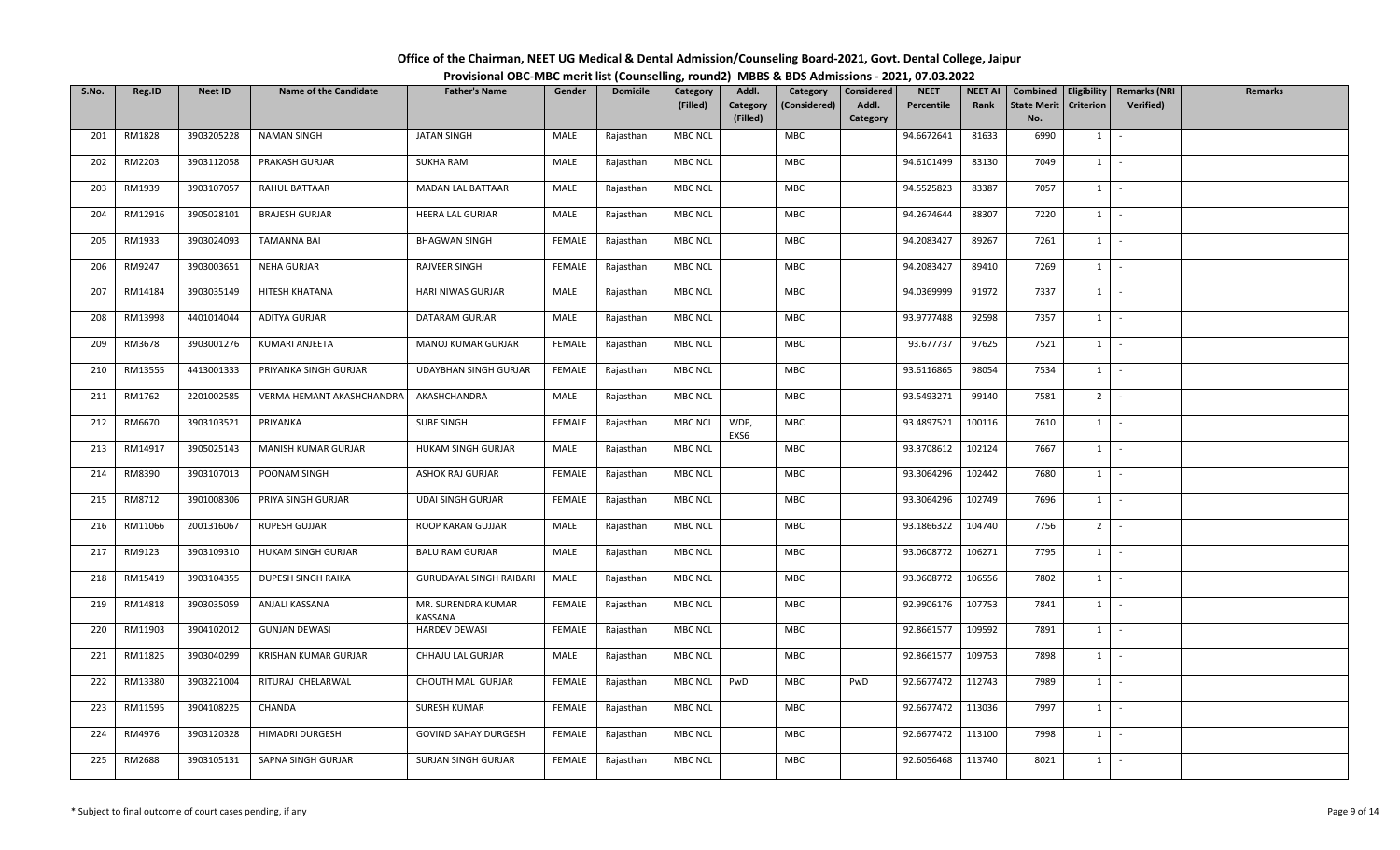| Office of the Chairman, NEET UG Medical & Dental Admission/Counseling Board-2021, Govt. Dental College, Jaipur |  |
|----------------------------------------------------------------------------------------------------------------|--|
| Provisional OBC-MBC merit list (Counselling, round2) MBBS & BDS Admissions - 2021, 07.03.2022                  |  |

| S.No. | Reg.ID  | <b>Neet ID</b> | <b>Name of the Candidate</b> | <b>Father's Name</b>  | Gender        | <b>Domicile</b> | Category<br>(Filled) | Addl.<br>Category<br>(Filled) | Category<br>(Considered) | <b>Considered</b><br>Addl.<br>Category | <b>NEET</b><br>Percentile | <b>NEET AI</b><br>Rank | Combined<br>State Merit<br>No. | <b>Criterion</b> | Eligibility   Remarks (NRI<br><b>Verified)</b> | Remarks |
|-------|---------|----------------|------------------------------|-----------------------|---------------|-----------------|----------------------|-------------------------------|--------------------------|----------------------------------------|---------------------------|------------------------|--------------------------------|------------------|------------------------------------------------|---------|
| 226   | RM8739  | 3903002396     | MAHAVEER GURJAR              | SITARAM GURJAR        | MALE          | Rajasthan       | <b>MBC NCL</b>       |                               | MBC                      |                                        | 92.6056468                | 113929                 | 8030                           | $1 \mid$         | $\sim$                                         |         |
| 227   | RM11043 | 3901005176     | DEVRAJ GURJAR                | KANHAIYA LAL GURJAR   | MALE          | Rajasthan       | <b>MBC NCL</b>       |                               | MBC                      |                                        | 92.4788557                | 116015                 | 8082                           | $1 \quad$        | $\sim$                                         |         |
| 228   | RM7809  | 3903014002     | THAN SINGH                   | <b>VISHRAM SINGH</b>  | MALE          | Rajasthan       | <b>MBC NCL</b>       | WDP,<br>EXS5                  | MBC                      |                                        | 92.2143947                | 119300                 | 8164                           |                  | $1 \mid -$                                     |         |
| 229   | RM14330 | 3903123050     | NISHA GURJAR                 | LAL CHAND GURJAR      | <b>FEMALE</b> | Rajasthan       | <b>MBC NCL</b>       |                               | MBC                      |                                        | 91.8125228                | 125495                 | 8306                           | $1 \quad$        | $\sim$                                         |         |
| 230   | RM7902  | 3903106263     | MITHLESH                     | <b>DUNGAR SINGH</b>   | FEMALE        | Rajasthan       | <b>MBC NCL</b>       |                               | MBC                      |                                        | 91.742587                 | 126973                 | 8345                           | $1 \quad$        | $\sim$                                         |         |
| 231   | RM7835  | 3903211083     | POOJA KUMARI                 | <b>UMRAV SINGH</b>    | FEMALE        | Rajasthan       | <b>MBC NCL</b>       |                               | MBC                      |                                        | 91.6721331                | 128064                 | 8366                           | $1 \quad$        | $\sim$                                         |         |
| 232   | RM13980 | 3903102466     | POOJA GURJAR                 | OM PRAKASH GURJAR     | <b>FEMALE</b> | Rajasthan       | <b>MBC NCL</b>       |                               | MBC                      |                                        | 91.397894                 | 132125                 | 8462                           | 1                | $\sim$                                         |         |
| 233   | RM15427 | 2302032022     | <b>ANJALI TANWAR</b>         | ATTAR SINGH           | <b>FEMALE</b> | Rajasthan       | MBC NCL              |                               | MBC                      |                                        | 91.1255329                | 136013                 | 8537                           | 1                | $\sim$                                         |         |
| 234   | RM11583 | 3906006200     | SWAPNIL NAYAK                | SURENDRA SINGH NAYAK  | MALE          | Rajasthan       | <b>MBC NCL</b>       |                               | MBC                      |                                        | 91.1255329                | 136322                 | 8542                           | $1 \vert$        | $\sim$                                         |         |
| 235   | RM1674  | 4401010198     | PRACHI GURJAR                | RAJENDRA SINGH        | <b>FEMALE</b> | Rajasthan       | <b>MBC NCL</b>       |                               | MBC                      |                                        | 90.9786676                | 138752                 | 8584                           | $1 \quad$        | $\sim$                                         |         |
| 236   | RM13910 | 3903008713     | <b>ANITA KUMARI</b>          | BHARTA RAM DEWASI     | <b>FEMALE</b> | Rajasthan       | <b>MBC NCL</b>       |                               | MBC                      |                                        | 90.9786676                | 138994                 | 8592                           | $1 \quad$        | $\sim$                                         |         |
| 237   | RM8705  | 3905018174     | SARITA                       | SUGAR SINGH           | <b>FEMALE</b> | Rajasthan       | <b>MBC NCL</b>       |                               | <b>MBC</b>               |                                        | 90.6905061                | 143327                 | 8702                           | $1 \vert$        | $\sim$                                         |         |
| 238   | RM8278  | 3906006214     | NIRMA DEWASI                 | DEWA RAM DEWASI       | <b>FEMALE</b> | Rajasthan       | <b>MBC NCL</b>       |                               | MBC                      |                                        | 90.3303367                | 148262                 | 8801                           | 1                | $\sim$                                         |         |
| 239   | RM13965 | 3903123417     | ROHIT KUMAR                  | <b>MADAN GOPAL</b>    | MALE          | Rajasthan       | <b>MBC NCL</b>       |                               | MBC                      |                                        | 90.2544434                | 149627                 | 8826                           | $1 \quad$        | $\sim$                                         |         |
| 240   | RM3283  | 3903208490     | <b>MOHIT PANWAR</b>          | SAHAB SINGH GURJAR    | MALE          | Rajasthan       | <b>MBC NCL</b>       |                               | <b>MBC</b>               |                                        | 90.1832772                | 150912                 | 8853                           | $1 \quad$        | $\sim$                                         |         |
| 241   | RM14684 | 3903212380     | JITENDRA SINGH CHHAWARI      | <b>LAXMAN GURJAR</b>  | MALE          | Rajasthan       | <b>MBC NCL</b>       |                               | MBC                      |                                        | 90.1100388                | 152184                 | 8877                           |                  | $1 \mid -$                                     |         |
| 242   | RM4296  | 3903201175     | <b>VIDHI GURJAR</b>          | <b>VIJAY GURJAR</b>   | <b>FEMALE</b> | Rajasthan       | <b>MBC NCL</b>       |                               | MBC                      |                                        | 89.9623318                | 154264                 | 8918                           | $1 \quad$        | $\sim$                                         |         |
| 243   | RM1085  | 3903010407     | <b>DHARMVEER GURJAR</b>      | CHHOTE LAL            | MALE          | Rajasthan       | <b>MBC NCL</b>       |                               | MBC                      |                                        | 89.1186338                | 166754                 | 9153                           | $1 \quad$        | $\sim$                                         |         |
| 244   | RM15424 | 3904106187     | PRIYA                        | <b>MEWARAM GURJAR</b> | <b>FEMALE</b> | Rajasthan       | MBC NCL              | WDP,<br>EXS6                  | MBC                      |                                        | 89.0404741                | 168335                 | 9181                           |                  | $1 \mid -$                                     |         |
| 245   | RM12164 | 3903033332     | YATENDRA GURJAR              | SAMAY SINGH           | MALE          | Rajasthan       | <b>MBC NCL</b>       |                               | MBC                      |                                        | 88.886421                 | 171583                 | 9247                           | $1 \quad$        | $\sim$                                         |         |
| 246   | RM12625 | 3905027158     | RAJENDRA GOCHAR              | <b>HARDEV GOCHAR</b>  | MALE          | Rajasthan       | <b>MBC NCL</b>       |                               | MBC                      |                                        | 88.0010853                | 184981                 | 9463                           |                  | $1 \cdot$                                      |         |
| 247   | RM6641  | 3903112033     | <b>ANIL GURJAR</b>           | HANSRAJ GURJAR        | MALE          | Rajasthan       | <b>MBC NCL</b>       |                               | MBC                      |                                        | 87.6707681                | 189525                 | 9525                           | $1 \mid$         | $\sim$                                         |         |
| 248   | RM14823 | 2302033033     | ANOOP POSWAL                 | RAJVEER POSWAL        | MALE          | Rajasthan       | <b>MBC NCL</b>       |                               | MBC                      |                                        | 87.6707681                | 189730                 | 9528                           | $1 \quad$        | $\sim$                                         |         |
| 249   | RM14211 | 2001015257     | LOVESH GURJAR                | <b>GIRDHAR SINGH</b>  | MALE          | Rajasthan       | MBC NCL              | WDP,<br>EXS5                  | MBC                      |                                        | 87.6707681                | 190342                 | 9544                           | $1 \quad$        | $\sim$                                         |         |
| 250   | RM9348  | 3902002075     | <b>ARSH SUHEL</b>            | SUHEL AKHTAR          | MALE          | Rajasthan       | <b>OBC NCL</b>       |                               | <b>MBC</b>               |                                        | 87.5863918                | 191249                 | 9554                           | $1 \quad$        | $\sim$                                         |         |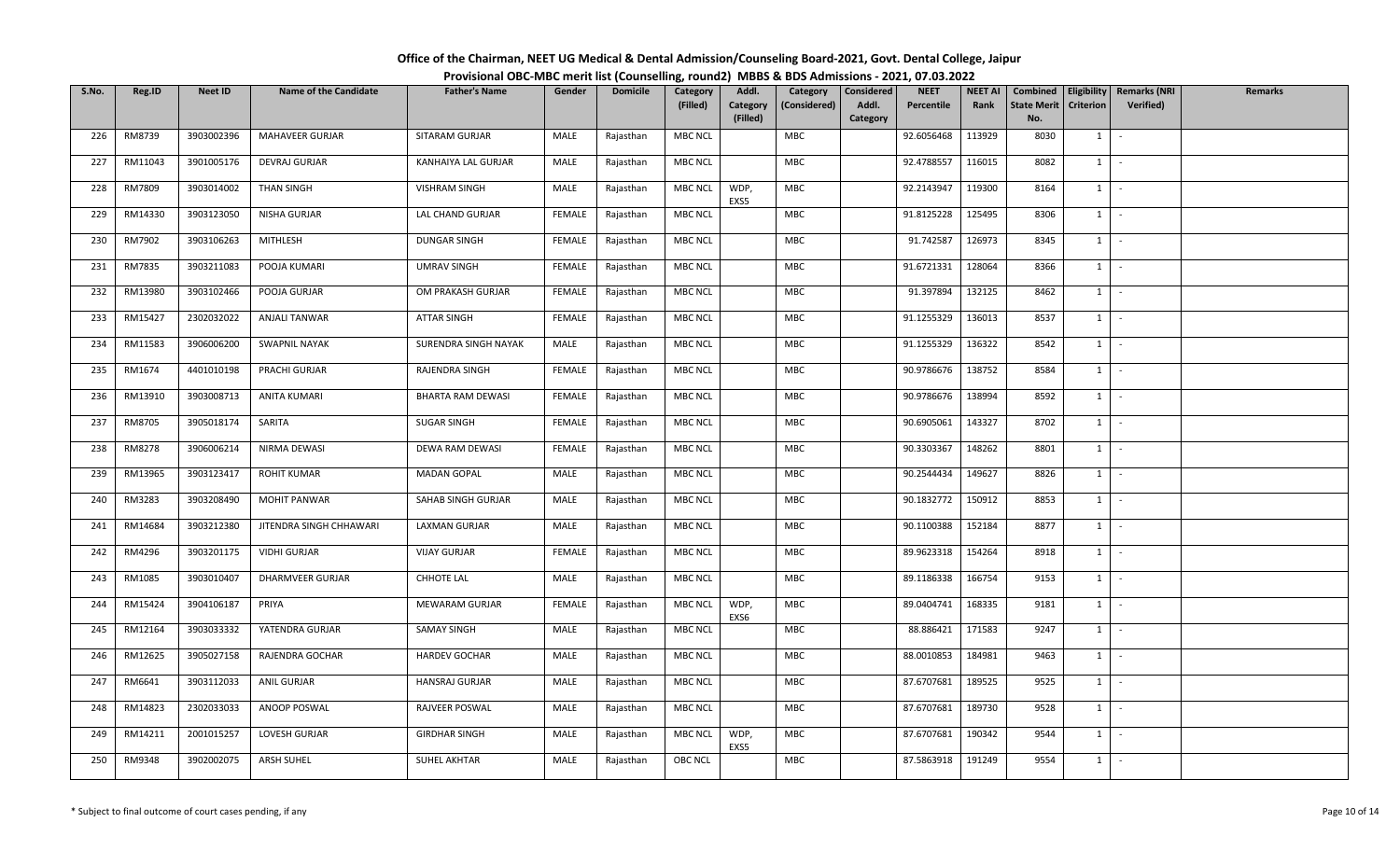| Office of the Chairman, NEET UG Medical & Dental Admission/Counseling Board-2021, Govt. Dental College, Jaipur |  |
|----------------------------------------------------------------------------------------------------------------|--|
| Provisional OBC-MBC merit list (Counselling, round2) MBBS & BDS Admissions - 2021, 07.03.2022                  |  |

| S.No. | Reg.ID  | Neet ID    | <b>Name of the Candidate</b> | <b>Father's Name</b>       | Gender        | <b>Domicile</b> | Category<br>(Filled) | Addl.<br>Category<br>(Filled) | Category<br>(Considered) | Considered<br>Addl.<br>Category | <b>NEET</b><br>Percentile | <b>NEET AI</b><br>Rank | Combined<br><b>State Merit</b><br>No. | <b>Criterion</b> | Eligibility   Remarks (NRI<br>Verified) | Remarks |
|-------|---------|------------|------------------------------|----------------------------|---------------|-----------------|----------------------|-------------------------------|--------------------------|---------------------------------|---------------------------|------------------------|---------------------------------------|------------------|-----------------------------------------|---------|
| 251   | RM13427 | 3903009364 | KAVITA GURJAR                | RAM VILAS GURJAR           | <b>FEMALE</b> | Rajasthan       | MBC NCL              |                               | <b>MBC</b>               |                                 | 87.4178335                | 193577                 | 9600                                  | $1 \mid$         | $\sim$                                  |         |
| 252   | RM13197 | 3905027124 | LOKESH SINGH GURJAR          | <b>CHAUBE SINGH GURJAR</b> | MALE          | Rajasthan       | <b>MBC NCL</b>       |                               | <b>MBC</b>               |                                 | 87.3330039                | 195428                 | 9632                                  | $1 \quad$        | $\sim$                                  |         |
| 253   | RM11360 | 2001119074 | VISHAL                       | <b>RAM AVTAR SINGH</b>     | MALE          | Rajasthan       | <b>MBC NCL</b>       | WPP,<br>WPP8                  | MBC                      |                                 | 87.0710036                | 198316                 | 9682                                  | $2^{\circ}$      | $\sim$                                  |         |
| 254   | RM10243 | 3903008148 | <b>VIKASH KUMAR</b>          | GURUDAYAL                  | MALE          | Rajasthan       | MBC NCL              | WDP,<br>EXS8                  | MBC                      |                                 | 86.7354412                | 203966                 | 9769                                  | 1                | $\sim$                                  |         |
| 255   | RM11192 | 3903040073 | <b>SACHIN BIKAL</b>          | <b>BABU LAL BIKAL</b>      | MALE          | Rajasthan       | <b>MBC NCL</b>       |                               | MBC                      |                                 | 86.6440066                | 205178                 | 9787                                  | 1                | $\sim$                                  |         |
| 256   | RM2295  | 3906006127 | RITIK DANTLA                 | KISHANLAL DANTLA           | MALE          | Rajasthan       | <b>MBC NCL</b>       |                               | MBC                      |                                 | 86.2108578                | 212482                 | 9892                                  | $1 \vert$        | $\sim$                                  |         |
| 257   | RM14364 | 3903211342 | <b>VIKASH KUMAR</b>          | RAMJI LAL                  | MALE          | Rajasthan       | <b>MBC NCL</b>       |                               | MBC                      |                                 | 86.2108578                | 212621                 | 9897                                  | 1                | $\sim$                                  |         |
| 258   | RM11455 | 3903012117 | SUNIL KUMAR GURJAR           | <b>DESHRAJ GURJAR</b>      | MALE          | Rajasthan       | MBC NCL              |                               | <b>MBC</b>               |                                 | 86.1259635                | 214102                 | 9917                                  | 1                | $\sim$                                  |         |
| 259   | RM15327 | 3905024214 | <b>BRAJENDRA SINGH GUJAR</b> | DHEER SINGH GUJAR          | MALE          | Rajasthan       | MBC NCL              | WDP,<br>EXS6                  | MBC                      |                                 | 86.0423643                | 214555                 | 9931                                  | $1 \vert$        | $\sim$                                  |         |
| 260   | RM13800 | 2001218309 | <b>ISHA NAGAR</b>            | DEV NAGAR                  | FEMALE        | Rajasthan       | <b>MBC NCL</b>       |                               | MBC                      |                                 | 85.8651288                | 217015                 | 9968                                  | $1 \mid$         | $\sim$                                  |         |
| 261   | RM4181  | 3905101471 | KANU PRIYA DHABHAI           | <b>SUNIL DHABHAI</b>       | FEMALE        | Rajasthan       | MBC NCL              |                               | MBC                      |                                 | 85.8651288                | 217162                 | 9970                                  | $1 \quad$        | $\sim$                                  |         |
| 262   | RM7192  | 3905017021 | <b>MEENA</b>                 | <b>VIJAY SINGH</b>         | <b>FEMALE</b> | Rajasthan       | <b>MBC NCL</b>       |                               | <b>MBC</b>               |                                 | 85.594516                 | 221578                 | 10036                                 | 1                | $\sim$                                  |         |
| 263   | RM13097 | 3903114029 | HARIKESH                     | <b>GULJHARI LAL</b>        | MALE          | Rajasthan       | MBC NCL              | WDP,<br>EXS6                  | MBC                      |                                 | 84.672464                 | 235957                 | 10229                                 | $1 \mid$         | $\sim$                                  |         |
| 264   | RM1263  | 3905111164 | PRAGA RAM                    | RAM LAL DEVASI             | MALE          | Rajasthan       | <b>MBC NCL</b>       |                               | <b>MBC</b>               |                                 | 84.4882349                | 238690                 | 10273                                 | 11               | $\sim$                                  |         |
| 265   | RM8721  | 3903127304 | AKRAT SINGH SIRADHANA        | OM SINGH                   | MALE          | Rajasthan       | MBC NCL              | WDP,<br>EXS4                  | <b>MBC</b>               | EXS4                            | 84.4882349                | 238772                 | 10275                                 | $1 \mid$         | $\sim$                                  |         |
| 266   | RM14424 | 3903202379 | <b>KOMAL POSWAL</b>          | <b>B S POSWAL</b>          | <b>FEMALE</b> | Rajasthan       | MBC NCL              |                               | MBC                      |                                 | 84.2921556                | 241395                 | 10303                                 | $1 \quad$        | $\sim$                                  |         |
| 267   | RN16123 | 2302030062 | <b>MANOJ KUMARI</b>          | SURESH KUMAR               | <b>FEMALE</b> | Rajasthan       | MBC NCL              |                               | <b>MBC</b>               |                                 | 84.2921556                | 242049                 | 10314                                 | $1 \quad$        | $\sim$                                  |         |
| 268   | RM8892  | 3902004300 | POOJA KUMARI                 | <b>TARA SINGH</b>          | <b>FEMALE</b> | Rajasthan       | MBC NCL              | WPP,<br>WPP8                  | MBC                      |                                 | 83.7234738                | 250212                 | 10425                                 | 8                | $\sim$                                  |         |
| 269   | RM9303  | 3906010113 | UJJWAL RAYKA                 | BHANWAR LAL RAYKA          | MALE          | Rajasthan       | <b>MBC NCL</b>       |                               | MBC                      |                                 | 83.7234738                | 251207                 | 10439                                 | $1 \vert$        | $\sim$                                  |         |
| 270   | RM14759 | 3903132183 | RAJESH GURJAR                | HARECHARAN GURJAR          | MALE          | Rajasthan       | MBC NCL              |                               | <b>MBC</b>               |                                 | 83.6302908                | 252030                 | 10459                                 | 1                | $\sim$                                  |         |
| 271   | RM8967  | 3903232012 | AYUSH KUMAR GURJAR           | <b>HARDAN GURJAR</b>       | MALE          | Rajasthan       | MBC NCL              |                               | MBC                      |                                 | 83.431427                 | 255670                 | 10502                                 | 2 <sup>1</sup>   | $\sim$                                  |         |
| 272   | RM14436 | 3903139035 | HARI RAM GURJAR              | TULSI RAM GURJAR           | MALE          | Rajasthan       | MBC NCL              |                               | <b>MBC</b>               |                                 | 82.6513188                | 266601                 | 10635                                 | $1 \quad$        | $\sim$                                  |         |
| 273   | RM3916  | 3901006313 | <b>DEVESH GURJAR</b>         | KISHAN GURJAR              | MALE          | Rajasthan       | <b>MBC NCL</b>       |                               | MBC                      |                                 | 82.050842                 | 276611                 | 10744                                 | $1 \quad$        | $\sim$                                  |         |
| 274   | RM3616  | 3903103561 | MEENAKSHI                    | <b>BANWARI LAL</b>         | FEMALE        | Rajasthan       | <b>MBC NCL</b>       |                               | MBC                      |                                 | 81.0217494                | 292025                 | 10936                                 | 1                | $\sim$                                  |         |
| 275   | RM5099  | 3905008038 | <b>VISHNU</b>                | RAMKISHAN                  | MALE          | Rajasthan       | MBC NCL              |                               | <b>MBC</b>               |                                 | 80.175785                 | 304912                 | 11092                                 | $1 \quad$        | $\sim$                                  |         |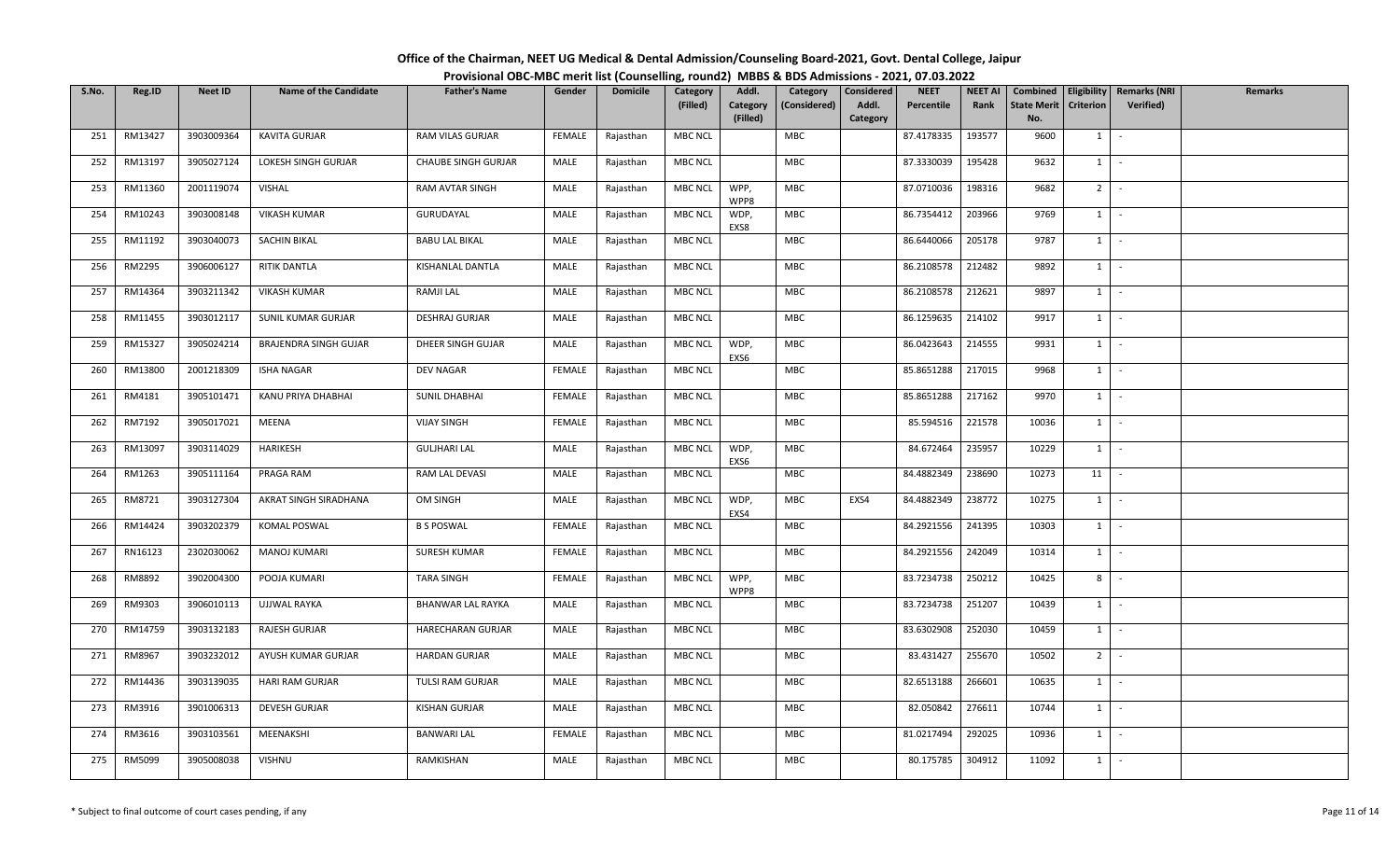| Office of the Chairman, NEET UG Medical & Dental Admission/Counseling Board-2021, Govt. Dental College, Jaipur |  |
|----------------------------------------------------------------------------------------------------------------|--|
| Provisional OBC-MBC merit list (Counselling, round2) MBBS & BDS Admissions - 2021, 07.03.2022                  |  |

| S.No. | Reg.ID        | <b>Neet ID</b> | <b>Name of the Candidate</b> | <b>Father's Name</b>       | Gender        | <b>Domicile</b> | Category<br>(Filled) | Addl.<br>Category<br>(Filled) | Category<br>(Considered) | <b>Considered</b><br>Addl.<br>Category | <b>NEET</b><br>Percentile | <b>NEET AI</b><br>Rank | Combined<br><b>State Merit</b><br>No. | <b>Eligibility</b><br><b>Criterion</b> | <b>Remarks (NRI</b><br>Verified) | <b>Remarks</b> |
|-------|---------------|----------------|------------------------------|----------------------------|---------------|-----------------|----------------------|-------------------------------|--------------------------|----------------------------------------|---------------------------|------------------------|---------------------------------------|----------------------------------------|----------------------------------|----------------|
| 276   | RM11030       | 2301006330     | <b>BHAVYA</b>                | PARTAP SINGH               | FEMALE        | Rajasthan       | <b>MBC NCL</b>       |                               | MBC                      |                                        | 79.9635816                | 308936                 | 11135                                 | $2$ -                                  |                                  |                |
| 277   | RM14457       | 3903222120     | VISHNU POSWAL                | YADRAM POSWAL              | MALE          | Rajasthan       | <b>MBC NCL</b>       |                               | MBC                      |                                        | 78.5144207                | 330555                 | 11374                                 | $1 \vert$                              | $\sim$                           |                |
| 278   | RM3645        | 3903008264     | <b>SUVITA KUMARI</b>         | OM PRAKASH GURJAR          | <b>FEMALE</b> | Rajasthan       | <b>MBC NCL</b>       |                               | <b>MBC</b>               |                                        | 78.4029119                | 331815                 | 11389                                 | $1 \mid$                               | $\sim$                           |                |
| 279   | RM15725       | 3906003339     | <b>VISHAL DEWASI</b>         | KHANGARA RAM DEWASI        | MALE          | Rajasthan       | <b>MBC NCL</b>       |                               | MBC                      |                                        | 78.4029119                | 332557                 | 11397                                 | $1$ $-$                                |                                  |                |
| 280   | RM6478        | 3906002317     | PRACHI BATTHA                | RAKESH BATTHA              | FEMALE        | Rajasthan       | <b>MBC NCL</b>       |                               | MBC                      |                                        | 77.7176056                | 342467                 | 11509                                 | $1$ $\vert$                            |                                  |                |
| 281   | RM11549       | 3903033171     | <b>BEENA GURJAR</b>          | MOJEERAM GURJAR            | FEMALE        | Rajasthan       | <b>MBC NCL</b>       |                               | MBC                      |                                        | 77.5971606                | 345774                 | 11541                                 | $1$ $-$                                |                                  |                |
| 282   | RM11431       | 3903006559     | <b>HEMENDRA SINGH</b>        | SOMRAJ GURJAR              | MALE          | Rajasthan       | <b>MBC NCL</b>       | WDP,<br>EXS6                  | MBC                      |                                        | 77.4870764                | 346437                 | 11552                                 | 6 <sup>1</sup>                         | $\sim$                           |                |
| 283   | RM2805        | 2209003177     | HIMANI LABANA                | SHIRISH                    | FEMALE        | Rajasthan       | <b>MBC NCL</b>       |                               | MBC                      |                                        | 77.4870764                | 347203                 | 11562                                 | $1$ $\vert$ $\vert$                    |                                  |                |
| 284   | RM9735        | 2204013018     | DESAI BHAVESH AMARABHAI      | AMARABHAI                  | MALE          | Rajasthan       | <b>MBC NCL</b>       |                               | MBC                      |                                        | 77.3795177                | 348393                 | 11580                                 | 2 <sup>1</sup>                         |                                  |                |
| 285   | RM2578        | 3903101470     | AJAB SINGH                   | RAMAVTAR SINGH             | MALE          | Rajasthan       | <b>MBC NCL</b>       | WDP,<br>EXS8                  | <b>MBC</b>               |                                        | 76.5614629                | 360391                 | 11686                                 | $1 \quad$                              | $\sim$                           |                |
| 286   | RM5536        | 3904025092     | DARGA RAM                    | <b>JOGA RAM</b>            | MALE          | Rajasthan       | <b>MBC NCL</b>       |                               | MBC                      |                                        | 76.1950769                | 366710                 | 11739                                 | $1$ $-$                                |                                  |                |
| 287   | RM2731        | 3906004069     | DIYA SINGH DHABHAI           | YUGAL KISHORE DHABHAI      | <b>FEMALE</b> | Rajasthan       | <b>MBC NCL</b>       |                               | MBC                      |                                        | 76.0763803                | 368435                 | 11752                                 | 1                                      | $\sim$                           |                |
| 288   | RN16114       | 3903111272     | ARCHANA GURJAR               | <b>BAJARANG LAL GURJAR</b> | <b>FEMALE</b> | Rajasthan       | <b>MBC NCL</b>       |                               | MBC                      |                                        | 75.3522855                | 379853                 | 11857                                 | $1$ $\vert$                            |                                  |                |
| 289   | <b>RM5298</b> | 3903231193     | RACHNA GURJAR                | DAMODAR PRASAD GURJAR      | FEMALE        | Rajasthan       | <b>MBC NCL</b>       |                               | <b>MBC</b>               |                                        | 73.8292387                | 403064                 | 12073                                 | $1$ $\vert$                            |                                  |                |
| 290   | RM1970        | 3903104305     | PARUL CHAWDA                 | RAJESH                     | FEMALE        | Rajasthan       | <b>MBC NCL</b>       |                               | MBC                      |                                        | 73.0655784                | 414674                 | 12178                                 | $1 \vert$                              | $\sim$                           |                |
| 291   | RM15760       | 3903018018     | SHIVKESH GURJAR              | ROOP SINGH GURJAR          | MALE          | Rajasthan       | <b>MBC NCL</b>       |                               | MBC                      |                                        | 72.9337365                | 416631                 | 12193                                 | $1$ $-$                                |                                  |                |
| 292   | RM14987       | 3903234137     | <b>VIJETA SINGH</b>          | RAMPRASHAD GURJAR          | <b>FEMALE</b> | Rajasthan       | <b>MBC NCL</b>       |                               | MBC                      |                                        | 72.9337365                | 417190                 | 12204                                 | 1                                      | $\sim$                           |                |
| 293   | RM2511        | 3904105231     | MAHIPAL DEWASI               | RATAN LAL                  | MALE          | Rajasthan       | <b>MBC NCL</b>       |                               | MBC                      |                                        | 72.8047437                | 419827                 | 12223                                 | $1 \mid$                               | $\sim$                           |                |
| 294   | RM13314       | 3903003102     | VISHAL GURJAR                | <b>BANWARI GURJAR</b>      | MALE          | Rajasthan       | <b>MBC NCL</b>       |                               | MBC                      |                                        | 72.5334834                | 424155                 | 12260                                 | $1$ $-$                                |                                  |                |
| 295   | RM1104        | 2205001319     | <b>KRUPA MERAWAT</b>         | MERAWAT SANJAY KUMAR       | <b>FEMALE</b> | Rajasthan       | <b>MBC NCL</b>       |                               | <b>MBC</b>               |                                        | 72.2751741                | 427311                 | 12292                                 | $1 \mid$                               | $\sim$                           |                |
| 296   | RM13417       | 3903019117     | DHARMPAL GURJAR              | RAJENDR PRASAD GURJAR      | MALE          | Rajasthan       | <b>MBC NCL</b>       | PwD                           | <b>MBC</b>               |                                        | 72.1454691                | 430013                 | 12313                                 | $1$ $\cdot$                            |                                  |                |
| 297   | RM1232        | 2205001362     | <b>UNNATI MERAWAT</b>        | <b>BHARAT MERAWAT</b>      | <b>FEMALE</b> | Rajasthan       | <b>MBC NCL</b>       |                               | MBC                      |                                        | 72.0026187                | 430224                 | 12317                                 | $1 -$                                  |                                  |                |
| 298   | RM14783       | 3903212539     | RAHUL KUMAR GURJAR           | SHEESHRAM GURJAR           | MALE          | Rajasthan       | <b>MBC NCL</b>       |                               | MBC                      |                                        | 71.3369981                | 440454                 | 12411                                 | $1 \mid$                               | $\sim$                           |                |
| 299   | RN15855       | 3903127311     | <b>HEMANT SINGH</b>          | KHUSHI RAM                 | MALE          | Rajasthan       | <b>MBC NCL</b>       |                               | MBC                      |                                        | 70.5205621                | 454610                 | 12525                                 | $1$ $\cdot$                            |                                  |                |
| 300   | RM6761        | 3905107055     | RITIK KHAJJA                 | PRAVEEN KHAJJA             | MALE          | Rajasthan       | <b>MBC NCL</b>       |                               | MBC                      |                                        | 68.9361272                | 479689                 | 12740                                 | $1 \quad$                              |                                  |                |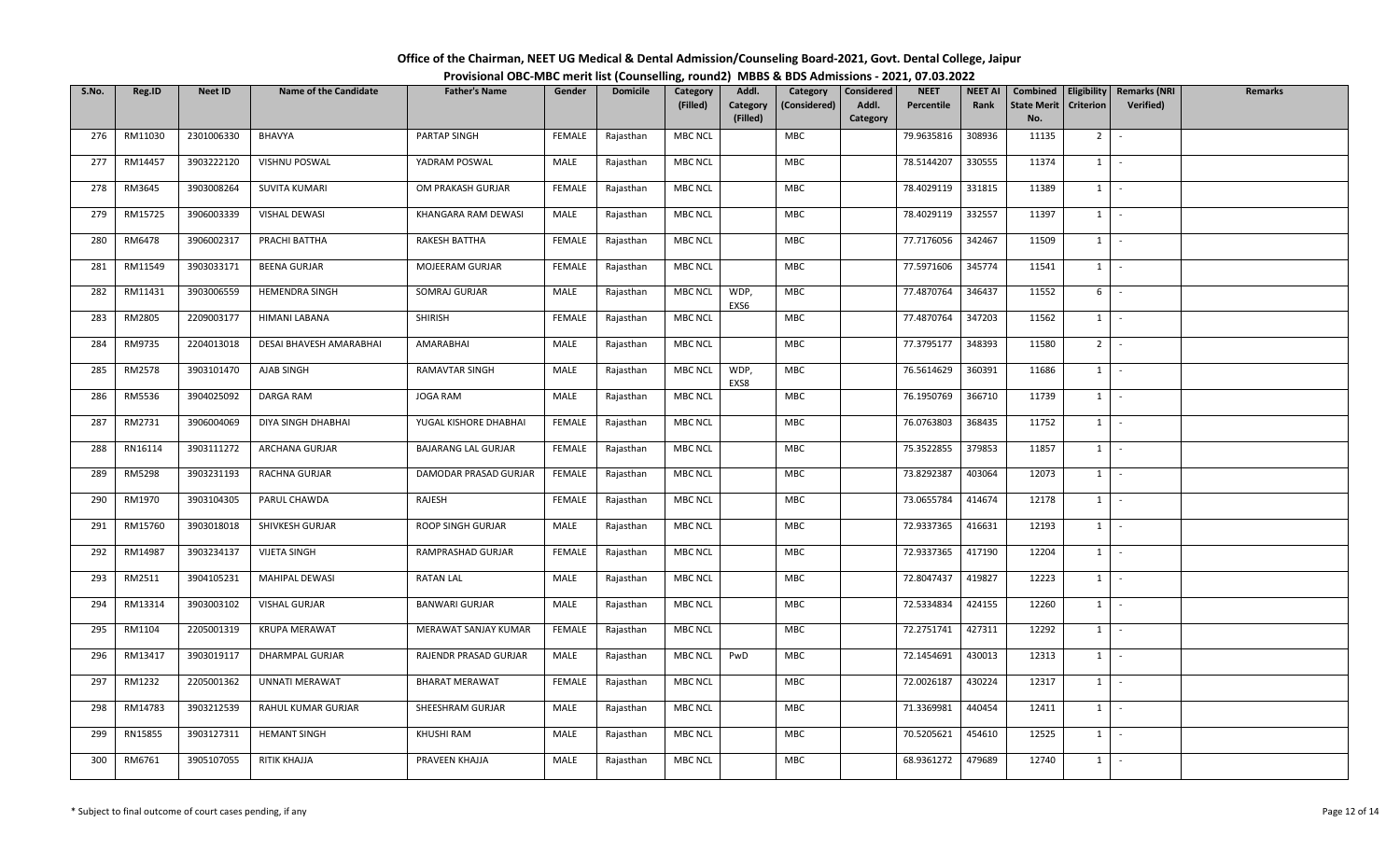| Office of the Chairman, NEET UG Medical & Dental Admission/Counseling Board-2021, Govt. Dental College, Jaipur |  |
|----------------------------------------------------------------------------------------------------------------|--|
| Provisional OBC-MBC merit list (Counselling, round2) MBBS & BDS Admissions - 2021, 07.03.2022                  |  |

| S.No. | Reg.ID        | Neet ID    | <b>Name of the Candidate</b> | <b>Father's Name</b>      | Gender        | <b>Domicile</b> | Category<br>(Filled) | Addl.<br>Category<br>(Filled) | Category<br>(Considered) | <b>Considered</b><br>Addl.<br>Category | <b>NEET</b><br>Percentile | <b>NEET AI</b><br>Rank | Combined<br>State Merit   Criterion  <br>No. |                | Eligibility   Remarks (NRI<br>Verified) | Remarks |
|-------|---------------|------------|------------------------------|---------------------------|---------------|-----------------|----------------------|-------------------------------|--------------------------|----------------------------------------|---------------------------|------------------------|----------------------------------------------|----------------|-----------------------------------------|---------|
| 301   | RM4260        | 3903005482 | KALPANA GURJAR               | HARI SINGH GURJAR         | FEMALE        | Rajasthan       | OBC NCL              |                               | MBC                      |                                        | 68.04723                  | 491714                 | 12836                                        | $1 \mid$       | $\sim$                                  |         |
| 302   | RM15183       | 3903034101 | PREMRAJ GURJAR               | GHEESALAL GURJAR          | MALE          | Rajasthan       | <b>MBC NCL</b>       |                               | MBC                      |                                        | 67.7241654                | 497290                 | 12899                                        | $1 \quad$      | $\sim$                                  |         |
| 303   | RM13091       | 3903019091 | <b>GAURAV GURJAR</b>         | SURENDRA SINGH GURJAR     | MALE          | Rajasthan       | <b>MBC NCL</b>       |                               | MBC                      |                                        | 66.9644551                | 509863                 | 13007                                        |                | $1 \mid -$                              |         |
| 304   | RM10693       | 3903013047 | <b>DIMPLE</b>                | YOGESH GURJAR             | <b>FEMALE</b> | Rajasthan       | MBC NCL              |                               | MBC                      |                                        | 66.5068935                | 515646                 | 13046                                        | 1              | $\sim$                                  |         |
| 305   | RM2169        | 2205002001 | PRAGNESH LABANA              | PRAVEEN LABANA            | MALE          | Rajasthan       | <b>MBC NCL</b>       |                               | MBC                      |                                        | 66.3453936                | 517394                 | 13067                                        | $1 \quad$      | $\sim$                                  |         |
| 306   | RN16236       | 4413003236 | MOHIT KUMAR                  | RADHEY SHYAM              | MALE          | Rajasthan       | <b>MBC NCL</b>       |                               | MBC                      |                                        | 65.6997824                | 529309                 | 13181                                        | $1 \quad$      | $\sim$                                  |         |
| 307   | RM5509        | 3903006266 | KAUSHIKI CHANEJA             | MAHESH KUMAR CHANEJA      | <b>FEMALE</b> | Rajasthan       | <b>MBC NCL</b>       |                               | MBC                      |                                        | 65.5347856                | 529770                 | 13185                                        | 1              | $\sim$                                  |         |
| 308   | RM15026       | 3903021192 | TEJENDRA SINGH               | <b>DEVI SINGH</b>         | MALE          | Rajasthan       | MBC NCL              |                               | MBC                      |                                        | 64.8678051                | 540361                 | 13279                                        | 1              | $\sim$                                  |         |
| 309   | RM9573        | 3905008067 | MANASVI BHADANA              | ANIL BHADANA              | <b>FEMALE</b> | Rajasthan       | <b>MBC NCL</b>       |                               | MBC                      |                                        | 64.7079241                | 544242                 | 13306                                        | $1 \quad$      | $\sim$                                  |         |
| 310   | RM2253        | 3903208113 | KRISHNA KANT MAAL            | <b>BHUPESH MAAL</b>       | MALE          | Rajasthan       | <b>MBC NCL</b>       |                               | MBC                      |                                        | 64.358763                 | 549012                 | 13344                                        | 1              | $\sim$                                  |         |
| 311   | RM11990       | 3903219154 | DEEPAK SINGH                 | NARAYAN SINGH GURJAR      | MALE          | Rajasthan       | <b>MBC NCL</b>       | WDP,<br>EXS4                  | MBC                      | EXS4                                   | 64.1938958                | 552141                 | 13376                                        | $1 \quad$      | $\sim$                                  |         |
| 312   | RM11352       | 3902012034 | RAVI GURJAR                  | <b>BHANWAR LAL GURJAR</b> | MALE          | Rajasthan       | <b>MBC NCL</b>       |                               | MBC                      |                                        | 64.0309065                | 554490                 | 13397                                        | 1              | $\sim$                                  |         |
| 313   | <b>RM7258</b> | 3903103584 | SALONI GURJAR                | <b>BABU SINGH BAISLA</b>  | <b>FEMALE</b> | Rajasthan       | <b>MBC NCL</b>       |                               | MBC                      |                                        | 62.9904168                | 569035                 | 13515                                        | 1              | $\sim$                                  |         |
| 314   | RM10790       | 3905014293 | SARA SINGH                   | <b>SUMER SINGH</b>        | <b>FEMALE</b> | Rajasthan       | <b>MBC NCL</b>       |                               | MBC                      |                                        | 62.7918768                | 572603                 | 13543                                        | $1 \quad$      | $\sim$                                  |         |
| 315   | RM11457       | 2301004111 | ADITYA                       | PARTAP SINGH              | MALE          | Rajasthan       | <b>MBC NCL</b>       |                               | <b>MBC</b>               |                                        | 62.6222825                | 576463                 | 13570                                        | 2 <sup>1</sup> | $\sim$                                  |         |
| 316   | RM1134        | 3906008103 | <b>TANMAY LABANA</b>         | BHARAT KUMAR LABANA       | MALE          | Rajasthan       | <b>MBC NCL</b>       |                               | MBC                      |                                        | 62.4458888                | 577558                 | 13578                                        |                | $1 \mid -$                              |         |
| 317   | RM9401        | 3903203872 | PRIYANKA GURJAR              | PRATAP SINGH GURJAR       | <b>FEMALE</b> | Rajasthan       | <b>MBC NCL</b>       |                               | MBC                      |                                        | 62.2784961                | 580529                 | 13603                                        | $1 \quad$      | $\sim$                                  |         |
| 318   | RN16065       | 3903001432 | RAMHARI GURJAR               | HARDEV SINGH GUJAR        | MALE          | Rajasthan       | <b>MBC NCL</b>       |                               | MBC                      |                                        | 61.1718912                | 597599                 | 13745                                        | $1 \quad$      | $\sim$                                  |         |
| 319   | RM13312       | 3904019037 | VARJANGA RAM                 | <b>MANGI LAL</b>          | MALE          | Rajasthan       | MBC NCL              | PwD                           | MBC                      |                                        | 61.1718912                | 599324                 | 13758                                        |                | $1 \mid -$                              |         |
| 320   | RM7880        | 3903103066 | AMAN ANDHANA                 | AMAR SINGH ANDHANA        | MALE          | Rajasthan       | <b>MBC NCL</b>       |                               | MBC                      |                                        | 59.7817873                | 621021                 | 13929                                        | $1 \quad$      | $\sim$                                  |         |
| 321   | RM5675        | 1801004073 | SACHIN SINGH                 | SAHAB SINGH               | MALE          | Rajasthan       | <b>MBC NCL</b>       | WDP,<br>EXS6                  | MBC                      |                                        | 59.1953625                | 628378                 | 13983                                        | 6              | $\sim$                                  |         |
| 322   | RM14854       | 3903117467 | SACHIN SINGH RAJANA          | <b>INDER SINGH</b>        | MALE          | Rajasthan       | <b>MBC NCL</b>       | WDP,<br>EXS8                  | MBC                      |                                        | 59.1953625                | 628909                 | 13987                                        | $1 \mid$       | $\sim$                                  |         |
| 323   | RM1457        | 3906012211 | TUSHAR DANTLA                | <b>BALWANT DANTLA</b>     | MALE          | Rajasthan       | <b>MBC NCL</b>       |                               | MBC                      |                                        | 58.9507814                | 630864                 | 14000                                        | $1 \quad$      | $\sim$                                  |         |
| 324   | RM5943        | 2001213327 | VIKRAMADITYA BHATI           | SHESH GANESH BHATI        | MALE          | Rajasthan       | <b>MBC NCL</b>       |                               | MBC                      |                                        | 57.0779907                | 659676                 | 14200                                        | $1 \quad$      | $\sim$                                  |         |
| 325   | RM1326        | 3906002119 | ADITYA KUMAR DANGAR          | DASHRATH KUMAR DANGAR     | MALE          | Rajasthan       | <b>MBC NCL</b>       |                               | <b>MBC</b>               |                                        | 56.8070542                | 663058                 | 14222                                        | $1 \quad$      | $\sim$                                  |         |